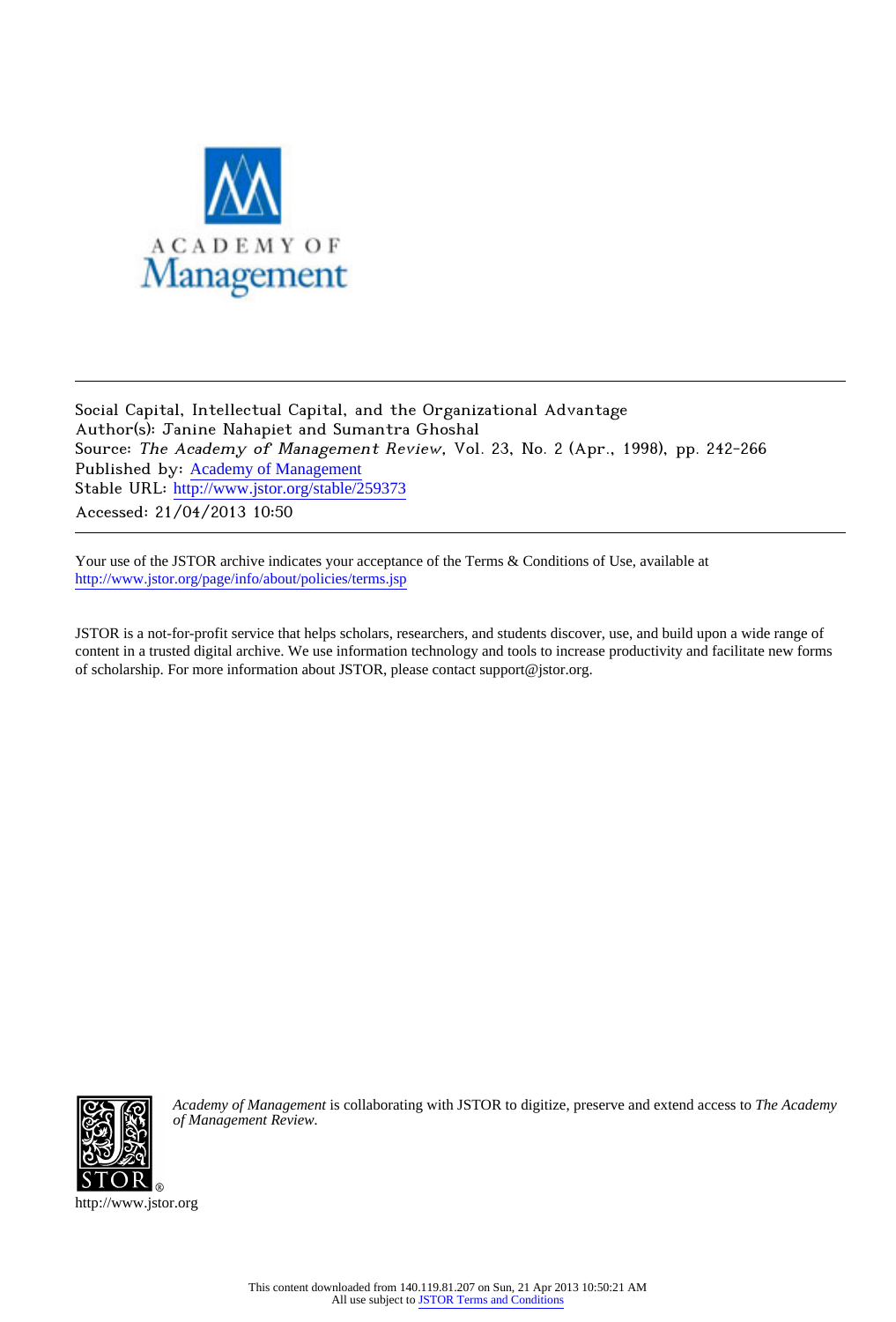# **SOCIAL CAPITAL, INTELLECTUAL CAPITAL, AND THE ORGANIZATIONAL ADVANTAGE**

**JANINE NAHAPIET Templeton College, University of Oxford** 

#### **SUMANTRA GHOSHAL**

**London Business School** 

**Scholars of the theory of the firm have begun to emphasize the sources and conditions of what has been described as "the organizational advantage," rather than focus on the causes and consequences of market failure. Typically, researchers see such organizational advantage as accruing from the particular capabilities organizations have for creating and sharing knowledge. In this article we seek to contribute to this body of work by developing the following arguments: (1) social capital facilitates the creation of new intellectual capital; (2) organizations, as institutional settings, are conducive to the development of high levels of social capital; and (3) it is because of their more dense social capital that firms, within certain limits, have an advantage over markets in creating and sharing intellectual capital. We present a model that incorporates this overall argument in the form of a series of hypothesized relationships between different dimensions of social capital and the main mechanisms and processes necessary for the creation of intellectual capital.** 

**Kogut and Zander recently have proposed "that a firm be understood as a social community specializing in the speed and efficiency in the creation and transfer of knowledge" (1996: 503). This is an important and relatively new perspective on the theory of the firm currently being formalized through the ongoing work of these (Kogut & Zander, 1992, 1993, 1995, 1996; Zander & Kogut, 1995) and several other authors (Boisot, 1995; Conner & Prahalad, 1996; Loasby, 1991; Nonaka & Takeuchi, 1995; Spender, 1996). Standing in stark contrast to the more established transaction cost theory that is grounded in the assumption of human opportunism and the resulting conditions of market failure (e.g., Williamson, 1975), those with this perspective essentially argue that organizations have some particular capabilities for creating and sharing knowledge that give them their distinctive advantage over other institutional arrangements, such as markets. For strategy theory, the impli-** **cations of this emerging perspective lie in a shift of focus from the historically dominant theme of value appropriation to one of value creation (Moran & Ghoshal, 1996).** 

**The particular capabilities of organizations for creating and sharing knowledge derive from a range of factors, including the special facility organizations have for the creation and transfer of tacit knowledge (Kogut & Zander, 1993, 1996; Nonaka & Takeuchi, 1995; Spender, 1996); the organizing principles by which individual and functional expertise are structured, coordinated, and communicated, and through which individuals cooperate (Conner & Prahalad, 1996; Kogut & Zander, 1992; Zander and Kogut, 1995); and the nature of organizations as social communities (Kogut & Zander, 1992, 1996). However, notwithstanding the substantial insights we now have into the attributes of organizations as knowledge systems, we still lack a coherent theory for explaining them. In this article we seek to address this gap and to present a theory of how firms can enjoy what Ghoshal and Moran (1996) have called "the organizational advantage."** 

**Our theory is rooted in the concept of social capital. Analysts of social capital are centrally concerned with the significance of relationships as a resource for social action (Baker, 1990; Bourdieu, 1986; Burt, 1992; Coleman, 1988, 1990;** 

**This research was supported in part by a grant from the Sundridge Park Research Fund. We are grateful to John Stopford, Peter Moran, Morten Hansen, Richard Pascale, Max Boisot, Wen-Pin Tsai, Nitin Nohria, Paul Willman, Anthony Hopwood, Tim Ambler, Martin Waldenstrom, and three anonymous referees for their helpful comments on earlier drafts of this article and in discussions of its subject matter.**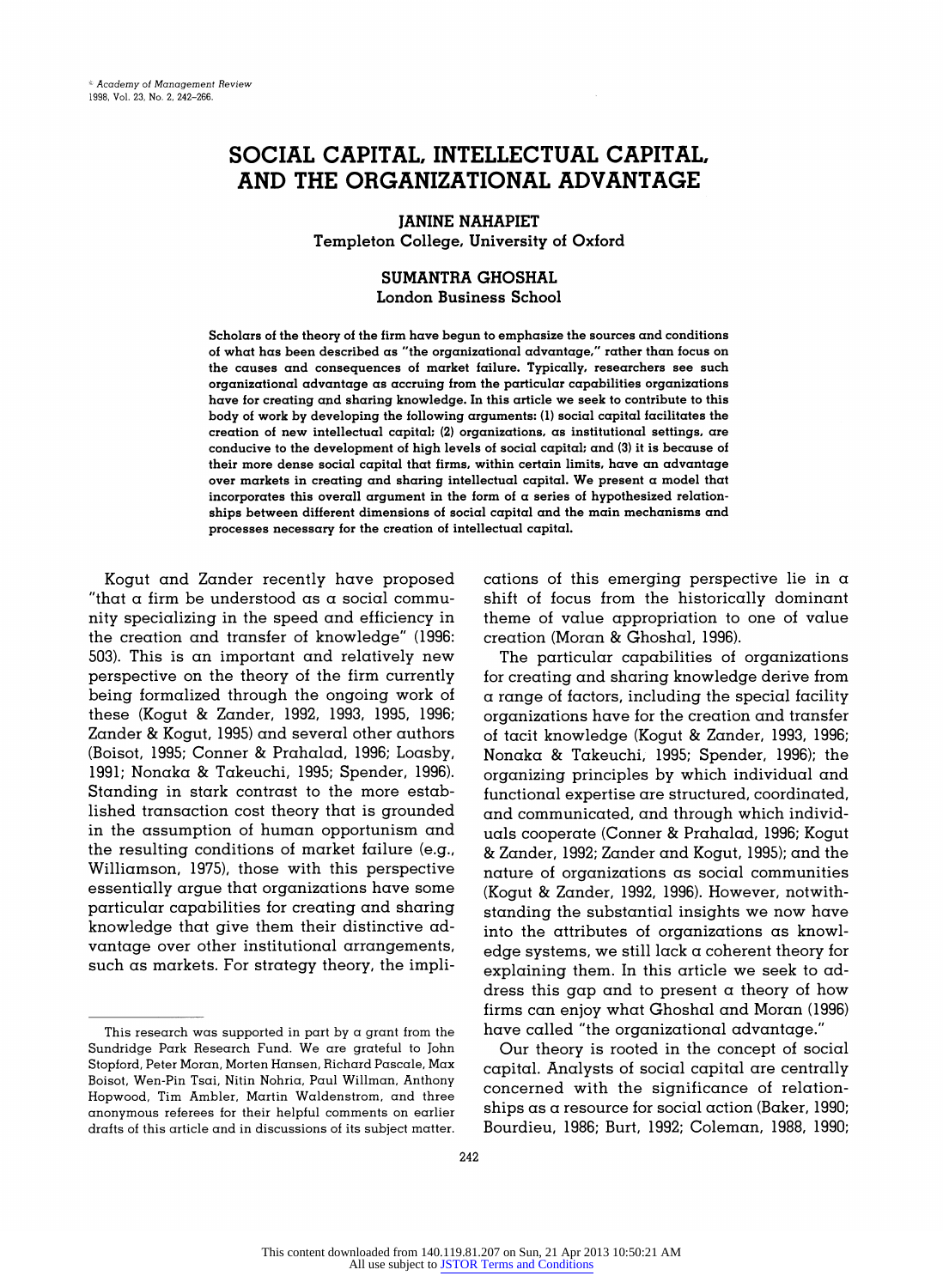**Jacobs, 1965; Loury, 1987). However, as Putnam (1995) recently has observed, social capital is not a unidimensional concept, and, while sharing a common interest in how relational resources aid the conduct of social affairs, the different authors on this topic have tended to focus on different facets of social capital. In this article we (1) integrate these different facets to define social capital in terms of three distinct dimensions; (2) describe how each of these dimensions facilitates the creation and exchange of knowledge; and (3) argue that organizations, as institutional settings, are able to develop high levels of social capital in terms of all three dimensions. Our primary focus, however, is on the interrelationships between social and intellectual capital since, as we have already noted, there is already a clear stream of work that identifies and elaborates the significance of knowledge processes as the foundation of such organizational advantage. Our aim here is to provide a theoretical explanation of why this is the case.** 

#### **SOCIAL CAPITAL**

**The term "social capital" initially appeared in community studies, highlighting the central importance-for the survival and functioning of city neighborhoods-of the networks of strong, crosscutting personal relationships developed over time that provide the basis for trust, cooperation, and collective action in such communities (Jacobs, 1965). Early usage also indicated the significance of social capital for the individual: the set of resources inherent in family relations and in community social organizations useful for the development of the young child (Loury, 1977). The concept has been applied since its early use to elucidate a wide range of social phenomena, although researchers increasingly have focused attention on the role of social capital as an influence not only on the development of human capital (Coleman, 1988; Loury, 1977, 1987) but on the economic performance of firms (Baker, 1990), geographic regions (Putnam, 1993, 1995), and nations (Fukuyama, 1995).** 

**The central proposition of social capital theory is that networks of relationships constitute a valuable resource for the conduct of social affairs, providing their members with "the collectivity-owned capital, a 'credential' which entitles them to credit, in the various senses of the** 

**word" (Bourdieu, 1986: 249). Much of this capital is embedded within networks of mutual acquaintance and recognition. Bourdieu (1986), for example, identifies the durable obligations arising from feelings of gratitude, respect, and friendship or from the institutionally guaranteed rights derived from membership in a family, a class, or a school. Other resources are available through the contacts or connections networks bring. For example, through "weak ties" (Granovetter, 1973) and "friends of friends" (Boissevain, 1974), network members can gain privileged access to information and to opportunities. Finally, significant social capital in the form of social status or reputation can be derived from membership in specific networks, particularly those in which such membership is relatively restricted (Bourdieu, 1986; Burt, 1992; D'Aveni & Kesner, 1993).** 

**Although these authors agree on the significance of relationships as a resource for social action, they lack consensus on a precise definition of social capital. Some, like Baker (1990), limit the scope of the term to only the structure of the relationship networks, whereas others, like Bourdieu (1986, 1993) and Putnam (1995), also include in their conceptualization of social capital the actual or potential resources that can be accessed through such networks. For our purposes here, we adopt the latter view and define social capital as the sum of the actual and potential resources embedded within, available through, and derived from the network of relationships possessed by an individual or social unit. Social capital thus comprises both the network and the assets that may be mobilized through that network (Bourdieu, 1986; Burt, 1992).** 

**As a set of resources rooted in relationships, social capital has many different attributes, and Putnam (1995) has argued that a high research priority is to clarify the dimensions of social capital. In the context of our exploration of the role of social capital in the creation of intellectual capital, we suggest that it is useful to consider these facets in terms of three clusters: the structural, the relational, and the cognitive dimensions of social capital. Although we separate these three dimensions analytically, we recognize that many of the features we describe are, in fact, highly interrelated. Moreover, in our analysis we set out to indicate important facets**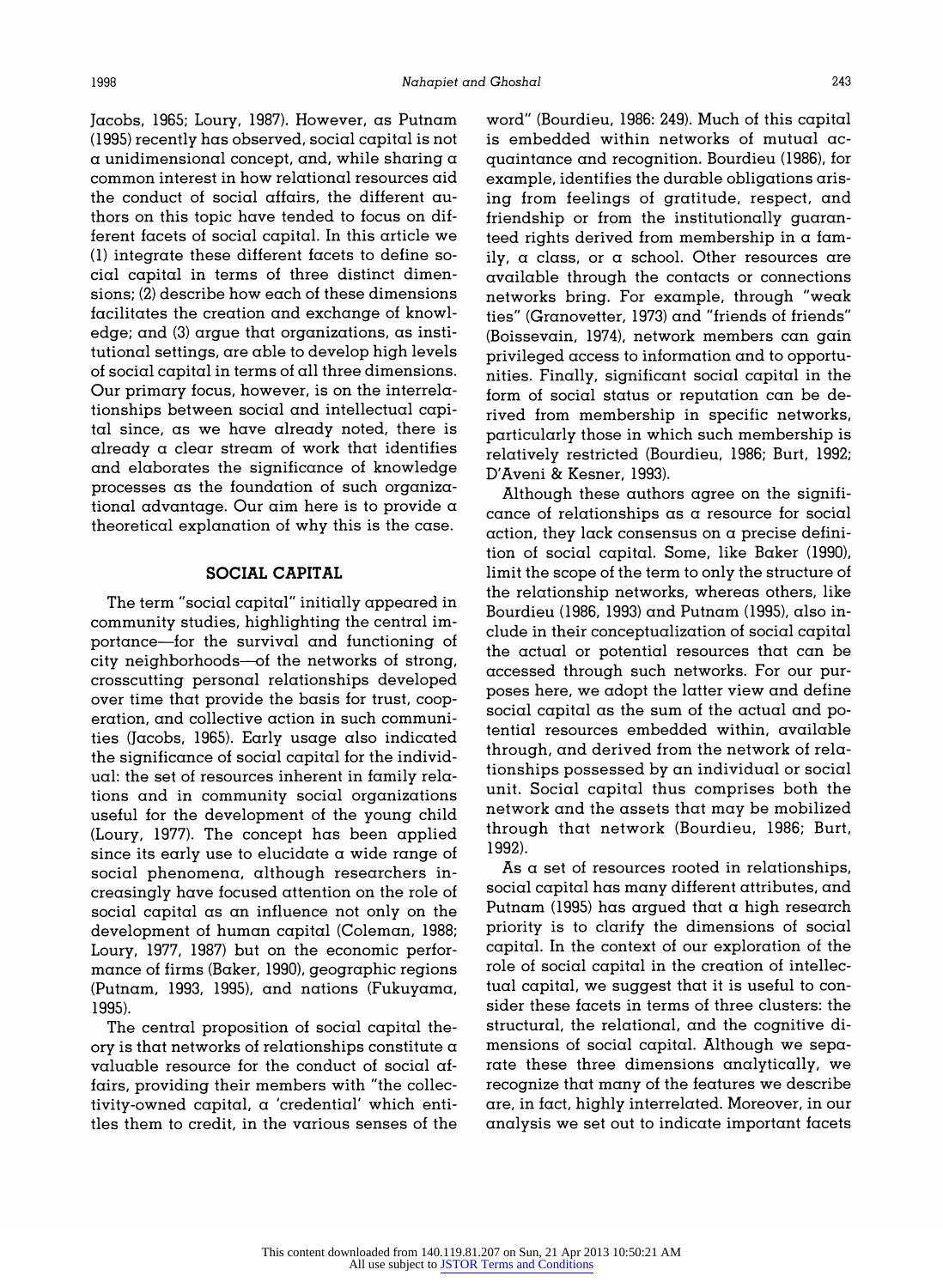**of social capital rather than review such facets exhaustively.** 

**In making the distinction between the structural and the relational dimensions of social capital, we draw on Granovetter's (1992) discussion of structural and relational embeddedness. Structural embeddedness concerns the properties of the social system and of the network of relations as a whole.' The term describes the impersonal configuration of linkages between people or units. In this article we use the concept of the structural dimension of social capital to refer to the overall pattern of connections between actors-that is, who you reach and how you reach them (Burt, 1992). Among the most important facets of this dimension are the presence or absence of network ties between actors (Scott, 1991; Wasserman & Faust, 1994); network configuration (Krackhardt, 1989) or morphology (Tichy, Tushman, & Fombrun, 1979) describing the pattern of linkages in terms of such measures as density, connectivity, and hierarchy;**  and appropriable organization-that is, the ex**istence of networks created for one purpose that may be used for another (Coleman, 1988).** 

**In contrast, the term "relational embeddedness" describes the kind of personal relationships people have developed with each other through a history of interactions (Granovetter, 1992). This concept focuses on the particular relations people have, such as respect and friendship, that influence their behavior. It is through these ongoing personal relationships that people fulfill such social motives as sociability, approval, and prestige. For example, two actors may occupy equivalent positions in similar network configurations, but if their personal and emotional attachments to other network members differ, their actions also are likely to differ in important respects. For instance, although one actor may choose to stay in a firm because** 

**of an attachment to fellow workers, despite economic advantages available elsewhere, another without such personal bonds may discount working relationships in making career moves. In this article we use the concept of the relational dimension of social capital to refer to those assets created and leveraged through relationships, and parallel to what Lindenberg (1996) describes as behavioral, as opposed to structural, embeddedness and what Hakansson and Snehota (1995) refer to as "actor bonds." Among the key facets in this cluster are trust and trustworthiness (Fukuyama, 1995; Putnam, 1993), norms and sanctions (Coleman, 1990; Putnam, 1995), obligations and expectations (Burt, 1992; Coleman, 1990; Granovetter, 1985; Mauss, 1954), and identity and identification (Hakansson & Snehota, 1995; Merton, 1968).** 

**The third dimension of social capital, which we label the "cognitive dimension," refers to those resources providing shared representations, interpretations, and systems of meaning among parties (Cicourel, 1973). We have identified this cluster separately because we believe it represents an important set of assets not yet discussed in the mainstream literature on social capital but the significance of which is receiving substantial attention in the strategy domain (Conner & Prahalad, 1996; Grant, 1996; Kogut & Zander, 1992, 1996). These resources also represent facets of particular importance in the context of our consideration of intellectual capital, including shared language and codes (Arrow, 1974; Cicourel, 1973; Monteverde, 1995) and shared narratives (Orr, 1990).** 

**Although social capital takes many forms, each of these forms has two characteristics in common: (1) they constitute some aspect of the social structure, and (2) they facilitate the actions of individuals within the structure (Coleman, 1990). First, as a social-structural resource, social capital inheres in the relations between persons and among persons. Unlike other forms of capital, social capital is owned jointly by the parties in a relationship, and no one player has, or is capable of having, exclusive ownership rights (Burt, 1992). Moreover, although it has value in use, social capital cannot be traded easily. Friendships and obligations do not readily pass from one person to another. Second, social capital makes possible the achievement of ends that would be impossible without it or that could be achieved only at extra cost.** 

**<sup>1</sup>We recognize that this terminology deviates from much that is customary in the field of network analysis. In particular, the focus of network analysis is relational data, but included under its heading are attributes that we label structural here. Scott, for example, describes network analysis as being concerned with "the contacts, ties and connections, the group attachments and meetings which relate one agent to another .... These relations connect pairs of agents to larger relational systems" (1991: 3). However, we justify our usage both through reference to Granovetter and because we believe this terminology captures well the personal aspect of this dimension.**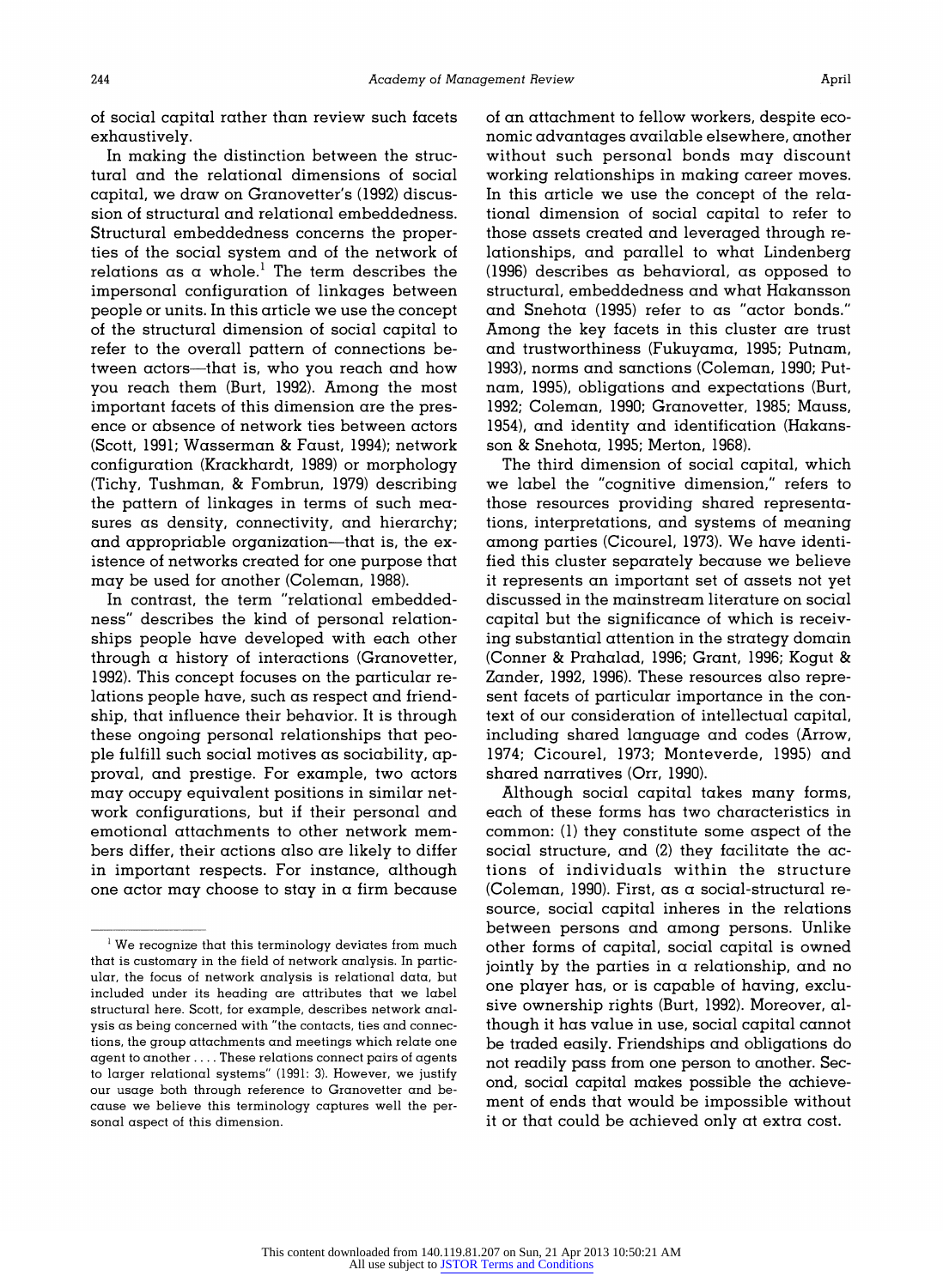**In examining the consequences of social capital for action, we can identify two distinct themes. First, social capital increases the efficiency of action. For example, networks of social relations, particularly those characterized by weak ties or structural holes (i.e., disconnections or nonequivalencies among players in an arena), increase the efficiency of information diffusion through minimizing redundancy (Burt, 1992). Some have also suggested that social capital in the form of high levels of trust diminishes the probability of opportunism and reduces the need for costly monitoring processes. It thus reduces the costs of transactions (Putnam, 1993).** 

**Whereas the first theme could be regarded as illustrative of what North (1990) calls "allocative efficiency," the second theme centers on the role of social capital as an aid to adaptive efficiency and to the creativity and learning it implies. In particular, researchers have found social capital to encourage cooperative behavior, thereby facilitating the development of new forms of association and innovative organization (Fukuyama, 1995; Jacobs, 1965; Putnam, 1993). The concept, therefore, is central to the understanding of institutional dynamics, innovation, and value creation.** 

**We should note, however, that social capital is not a universally beneficial resource. As Coleman observes, "[A] given form of social capital that is useful for facilitating certain actions may be useless or harmful for others" (1990: 302). For example, the strong norms and mutual identification that may exert a powerful positive influence on group performance can, at the same time, limit its openness to information and to alternative ways of doing things, producing forms of collective blindness that sometimes have disastrous consequences (Janis, 1982; Perrow, 1984; Turner, 1976).** 

**The main thesis of the work we have reviewed thus far is that social capital inheres in the relations between and among persons and is a productive asset facilitating some forms of social action while inhibiting others. Social relationships within the family and wider community have been shown to be an important factor in the development of human capital (Coleman, 1988). In a parallel argument we suggest that social relationships-and the social capital therein-are an important influence on the development of intellectual capital. In elaborating this argument, we focus on the firm as the pri-** **mary context in which to explore the interrelationships between social and intellectual capital. Later in the article we consider how our analysis may be extended to a wider range of institutional settings.** 

#### **INTELLECTUAL CAPITAL**

**Traditionally, economists have examined physical and human capital as key resources for the firm that facilitate productive and economic activity. However, knowledge, too, has been recognized as a valuable resource by economists. Marshall, for example, suggests that "capital consists in a great part of knowledge and organization.... [K]nowledge is our most powerful engine of production" (1965: 115). He goes on to note that "organization aids knowledge," a perspective also central to the work of Arrow (1974). More recently, Quinn has expressed a similar view, suggesting that "with rare exceptions, the economic and producing power of the firm lies more in its intellectual and service capabilities than its hard assets-land, plant and equipment .... [V]irtually all public and private enterprises-including most successful corporations-are becoming dominantly repositories and coordinators of intellect" (1992: 241).** 

**In this article we use the term "intellectual capital" to refer to the knowledge and knowing capability of a social collectivity, such as an organization, intellectual community, or professional practice. We have elected to adopt this terminology because of its clear parallel with the concept of human capital, which embraces the acquired knowledge, skills, and capabilities that enable persons to act in new ways (Coleman, 1988). Intellectual capital thus represents a valuable resource and a capability for action based in knowledge and knowing.** 

**This orientation to intellectual capital builds on some central themes and distinctions found in the substantial and expanding literature on knowledge and knowledge processes. Many of these themes have a long history in philosophy and Western thought, dating back to Plato, Aristotle, and Descartes. Two issues are of particular relevance to our consideration of the special advantage of organizations as an institutional context for the development of intellectual capital. These are, first, debates about the different types of knowledge that may exist and, second, the issue of the level of anal-**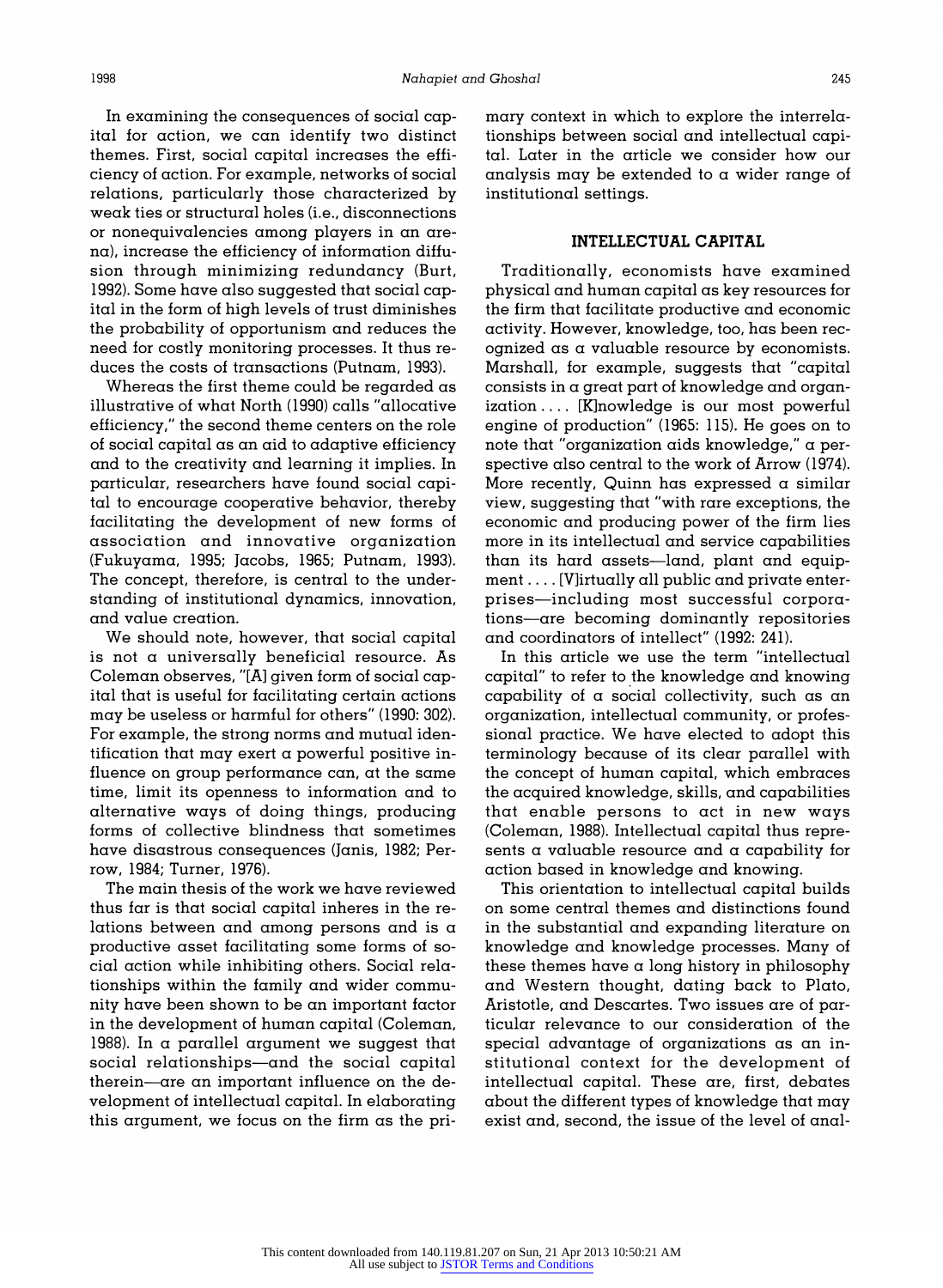**ysis in knowledge processes, particularly the question of whether social or collective knowledge exists and in what form.** 

### **Dimensions of Intellectual Capital**

**Types of knowledge. Arguably, the most persistent theme in writing about the nature of knowledge centers on the proposition that there are different types of knowledge. For example, a key distinction scholars frequently make is between practical, experience-based knowledge and the theoretical knowledge derived from reflection and abstraction from that experience-a distinction reminiscent of the debate of early philosophers between rationalism and empiricism (Giddens & Turner, 1987; James, 1950). Variously labeled "know-how" or "procedural knowledge," the former frequently is distinguished from know-that, know-what, or declarative knowledge (Anderson, 1981; Ryle, 1949). It concerns well-practiced skills and routines, whereas the latter concerns the development of facts and propositions.2** 

**Perhaps the most-cited and influential distinction of this sort is Polanyi's identification of two aspects of knowledge: tacit and explicit. This is a distinction he aligns with the "knowing how" and "knowing what" of Gilbert Ryle (Polanyi, 1967). Polanyi distinguishes tacit knowledge in terms of its incommunicability, and Winter (1987) has suggested that it may be useful to consider tacitness as a variable, with the degree of tacitness a function of the extent to which the knowledge is or can be codified and abstracted (see also Boisot, 1995). However, close reading of Polanyi indicates that he holds the view that some knowledge will always remain tacit. In so doing, he stresses the importance of knowing, as well as knowledge, and, in particular, the active shaping of experience performed in the pursuit of knowledge.3 Discussing the practice of science, he observes that "science is operated by the skill of the scientist and it is through the exercise of this skill that he shapes his scientific knowledge" (Polanyi, 1962: 49). This suggests both a view of knowledge as object and of know-** **ing as action or enactment in which progress is made through active engagement with the world on the basis of a systematic approach to knowing.** 

**Levels of analysis in knowledge and knowing. Another equally fundamental cause for debate within philosophical and sociological circles centers on the existence, or otherwise, of particular phenomena at the collective level. That is, what is the nature of social phenomena that is different from the aggregation of individual phenomena (Durkheim, 1951; Gowler & Legge, 1982)? In the context of this article, the question concerns the degree to which it is possible to consider a concept of organizational, collective, or social knowledge that is different from that of individual organizational members.** 

**Simon represents one extreme of the argument, stating that "all organizational learning takes place inside human heads; an organization learns in only two ways: (a) by the learning of its members, or (b) by ingesting new members who have knowledge the organization didn't previously have" (1991a: 176). In contrast, Nelson and Winter take a very different position, asserting that** 

**the possession of technical "knowledge" is an attribute of the firm as a whole, as an organized entity, and is not reducible to what any single individual knows, or even to any simple aggregation of the various competencies and capabilities of all the various individuals, equipments and installations of the firm (1982: 63).** 

**A similar view is reflected in Brown and Duguid's (1991) analysis of communities of practice, in which shared learning is inextricably located in complex, collaborative social practices. Weick and Roberts (1993) also report research demonstrating collective knowing at the organizational level.4 Our definition of intellectual capital reflects the second of these perspectives and acknowledges the significance of socially and contextually embedded forms of knowledge and knowing as a source of value differing from the simple aggregation of the knowledge of a set of individuals.** 

**These two dimensions of explicit/tacit and individual/social knowledge have been combined by Spender (1996), who created a matrix of four** 

**<sup>2</sup>To this recent authors have added the concept of knowwhy (Hamel, 1991; Kogut & Zander, 1992).** 

**<sup>&#</sup>x27;Indeed, his much-referenced chapter, in which he introduces the tacit dimension, is entitled "Tacit Knowing," not "tacit knowledge."** 

**<sup>4</sup> See also Walsh's (1995) comprehensive discussion of organizational cognition.**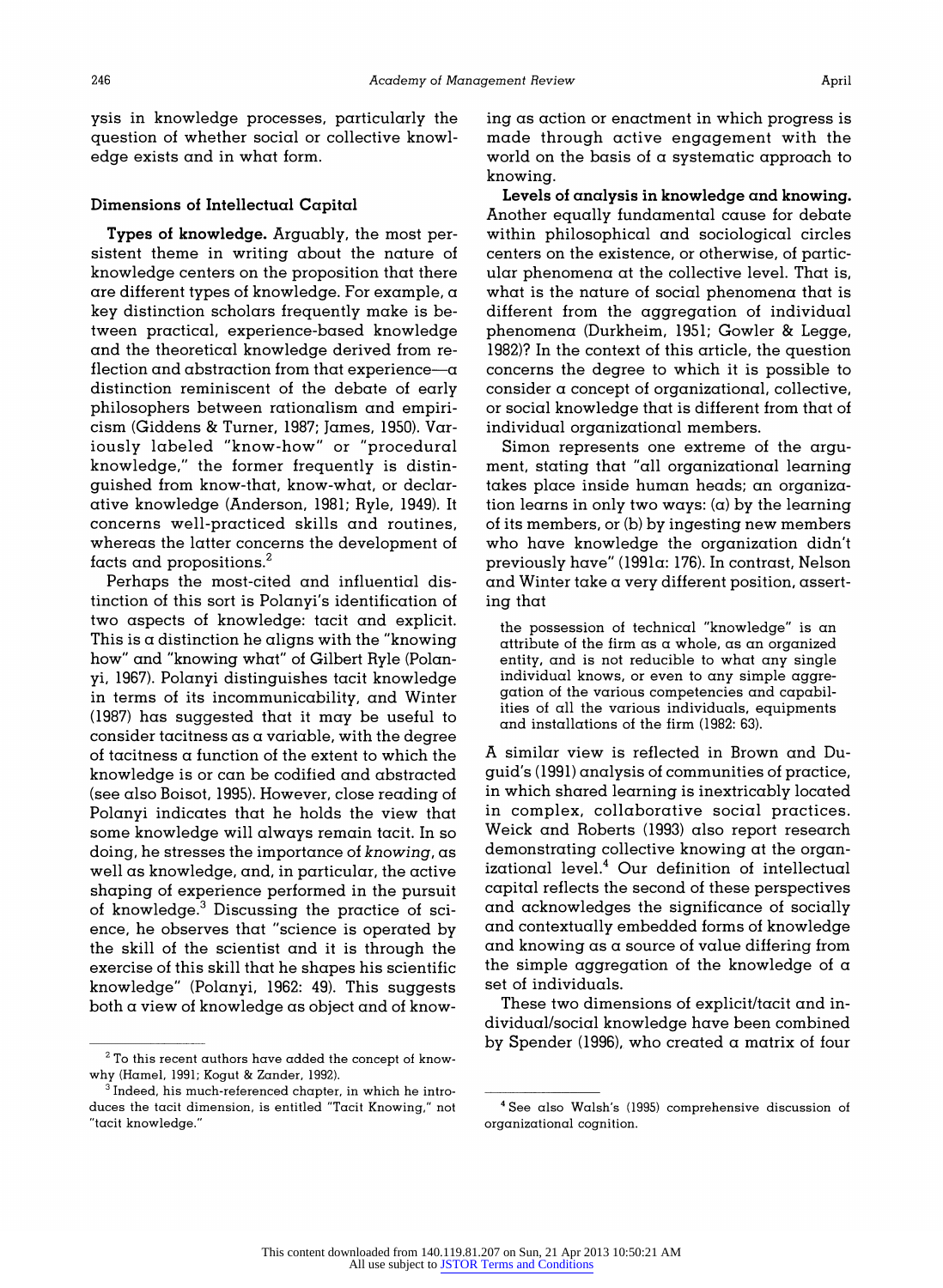**different elements of an organization's intellectual capital. Individual explicit knowledgewhat Spender labels "conscious knowledge"-is typically available to the individual in the form of facts, concepts, and frameworks that can be stored and retrieved from memory or personal records. The second element, individual tacit knowledge-what Spender labels "automatic knowledge"-may take many different forms of tacit knowing, including theoretical and practical knowledge of people and the performance of different kinds of artistic, athletic, or technical skills. Availability of people with such explicit knowledge and tacit skills clearly is an important part of an organization's intellectual capital and can be a key factor in the organization's performance, particularly in contexts where the performance of individual employees is crucial, as in specialist craft work (Cooke & Yanow, 1993).** 

**The other two elements of an organization's intellectual capital are social explicit knowledge (what Spender calls "objectified knowledge") and social tacit knowledge ("collective knowledge," in Spender's terms). The former represents the shared corpus of knowledgeepitomized, for example, by scientific communities, and often regarded as the most advanced form of knowledge (Boisot, 1995). Across a wide range of organizations, we are currently witnessing major investments in the development of such objectified knowledge as firms attempt to pool, share, and leverage their distributed knowledge and intellect (Quinn, Anderson, & Finkelstein, 1996).** 

**The latter represents the knowledge that is fundamentally embedded in the forms of social and institutional practice and that resides in the tacit experiences and enactment of the collective (Brown & Duguid, 1991). Such knowledge and knowing capacity may remain relatively hidden from individual actors but be accessible and sustained through their interaction (Spender, 1994). It is the type of knowledge frequently distinguishing the performance of highly experienced teams. This shared knowledge has been defined as "routines" by Nelson and Winter (1982), and it appears that much important organizational knowledge may exist in this form. For example, Weick and Roberts (1993) describe the complex, tacit, but heedful interrelating they observed between members of the flight operations team on aircraft carriers, which they sug-**

**gest may characterize all high-reliability organizations.** 

**For a given firm, these four elements collectively constitute its intellectual capital. Further, the elements are not independent, as Spender (1996) notes. However, in a stylized comparison of individuals working within an organization versus the same individuals working at arm's length across a hypothetical market (in the spirit of Conner and Prahalad's [1996] analysis), we use the two categories of social knowledge to provide the crux of our distinction: as Spender argues, "[C]ollective knowledge is the most secure and strategically significant kind of organizational knowledge" (1996: 52). Therefore, it is on the social explicit knowledge and the social tacit knowledge that we focus our analysis of organizational advantage. This is an important limitation of our theory because, by restricting the scope of our analysis only to social knowledge, we will be unable to capture the influences that explicit and tacit individual knowledge may have on the intellectual capital of the firm.** 

**There is another important way in which we limit our analysis. The potential advantages of internal organization over market organization may arise from its superior abilities in both creating and exploiting intellectual capital (Kogut & Zander, 1993). We focus here only on the creation of intellectual capital and ignore the exploitation aspects. We have two reasons for imposing this constraint. First, comprehensive consideration of both processes would exceed the space available. Second, and more important, the benefits of intraorganizational exploitation of knowledge stem largely from missing, incomplete, or imperfect markets for such knowledge (Arrow, 1974; Teece, 1988; Williamson, 1975). Therefore, such advantages historically have been a part of the more traditional market-failure-based theories of the firm. Where we go beyond such theories is in our argument that internal organization may, within limits, be superior to market transactions for the creation of new knowledge.** 

#### **The Creation of Intellectual Capital**

**How is new knowledge created? Following Schumpeter (1934), Moran and Ghoshal (1996) have argued that all new resources, including knowledge, are created through two generic pro-**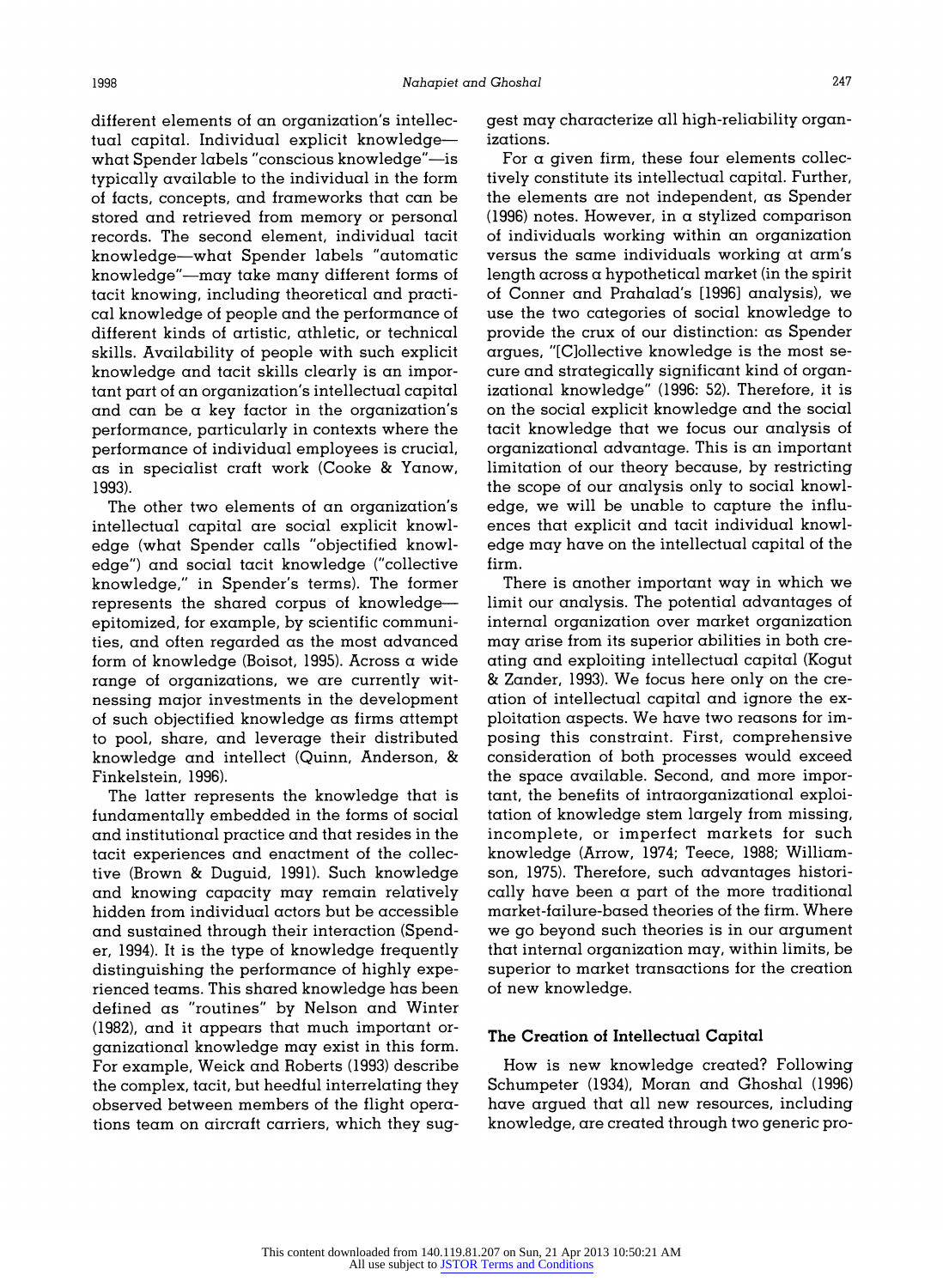**cesses: namely, combination and exchange. While this argument is yet to be widely scrutinized, and although it is possible there may be still other processes for the creation of new knowledge (particularly at the individual level), we believe that these two, indeed, are among the key mechanisms for creating social knowledge; therefore, we adopt this framework for our purposes.** 

**Combination and the creation of intellectual capital. Combination is the process viewed by Schumpeter as the foundation for economic development-"to produce means to combine materials and forces within our reach" (1934: 65) and this perspective has become the starting point for much current work on organizations as knowledge systems (Boisot, 1995; Cohen & Levinthal, 1990; Kogut & Zander, 1992). In this literature scholars frequently identify two types of knowledge creation. First, new knowledge can be created through incremental change and development from existing knowledge. Schumpeter (1934), for example, talks of continuous adjustment in small steps, and March and Simon (1958) identify "localized search" and "stable heuristics" as the basis for knowledge growth. Within the philosophy of science, Kuhn (1970) sees development within the paradigm as the dominant mode of progression. Second, many authors also discuss more radical change: innovation, in Schumpeter's terms; double-loop learning, according to Argyris and Schon (1978); and paradigmatic change and revolution, according to Kuhn (1970). There appears to be a consensus that both types of knowledge creation involve making new combinationsincrementally or radically-either by combining elements previously unconnected or by developing novel ways of combining elements previously associated. "Development in our sense is then defined by the carrying out of new combinations" (Schumpeter, 1934: 66),5 a view** 

**endorsed by the recent research of Leonard-Barton (1995).** 

**Exchange and the creation of intellectual capital. Where resources are held by different parties, exchange is a prerequisite for resource combination. Since intellectual capital generally is created through a process of combining the knowledge and experience of different parties, it, too, is dependent upon exchange between these parties. Sometimes, this exchange involves the transfer of explicit knowledge, either individually or collectively held, as in the exchange of information within the scientific community or via the Internet. Often, new knowledge creation occurs through social interaction and coactivity. Zucker, Darby, Brewer, and Peng (1996) recently have shown the importance of collaboration for the development and acquisition of fine-grained collective knowledge in biotechnology. Their research endorses the significance of teamwork in the creation of knowledge, as identified much earlier by Penrose (1959). In developing her theory of the growth of the firm, Penrose proposed that a firm be viewed as "a collection of individuals who have had experience in working together, for only in this way can 'teamwork' be developed" (1959: 46).** 

**There are many aspects to the learning embedded in such shared experience. They include the specific meanings and understandings subtly and extensively negotiated in the course of social interaction. Importantly, they also include an appreciation of the ways in which action may be coordinated. For, as Penrose observes, such experience** 

**develops an increasing knowledge of the possibilities for action and the ways in which action can be taken by ... the firm. This increase in knowledge not only causes the productive opportunity of a firm to change ... but also contributes to the "uniqueness" of the opportunity of each individual firm (1959: 53).** 

**An interest in the ways in which such collective learning, especially concerning how to coordinate diverse production skills and to integrate several technology streams, has been at the** 

**<sup>&#</sup>x27;In their theory of the knowledge-creating company, Nonaka and Takeuchi define combination as "a process of systematizing concepts into a knowledge system. This mode of knowledge conversion involves combining different bodies of explicit knowledge" (1995: 67). They prefer to use different terms for those forms of conversion involving tacit knowledge. However, following Polanyi (1967), we believe that all knowledge processes have a tacit dimension and that, fundamentally, the same generic processes underlie all forms of knowledge conversion. Therefore, our usage of the term "combination" in this context is more general and is** 

**rooted in our view of intellectual capital as embracing both the explicit knowledge and the tacit knowing of a collective and its members. Our view, thus, resembles more closely the concept of combinative capabilities discussed by Kogut and Zander (1992).**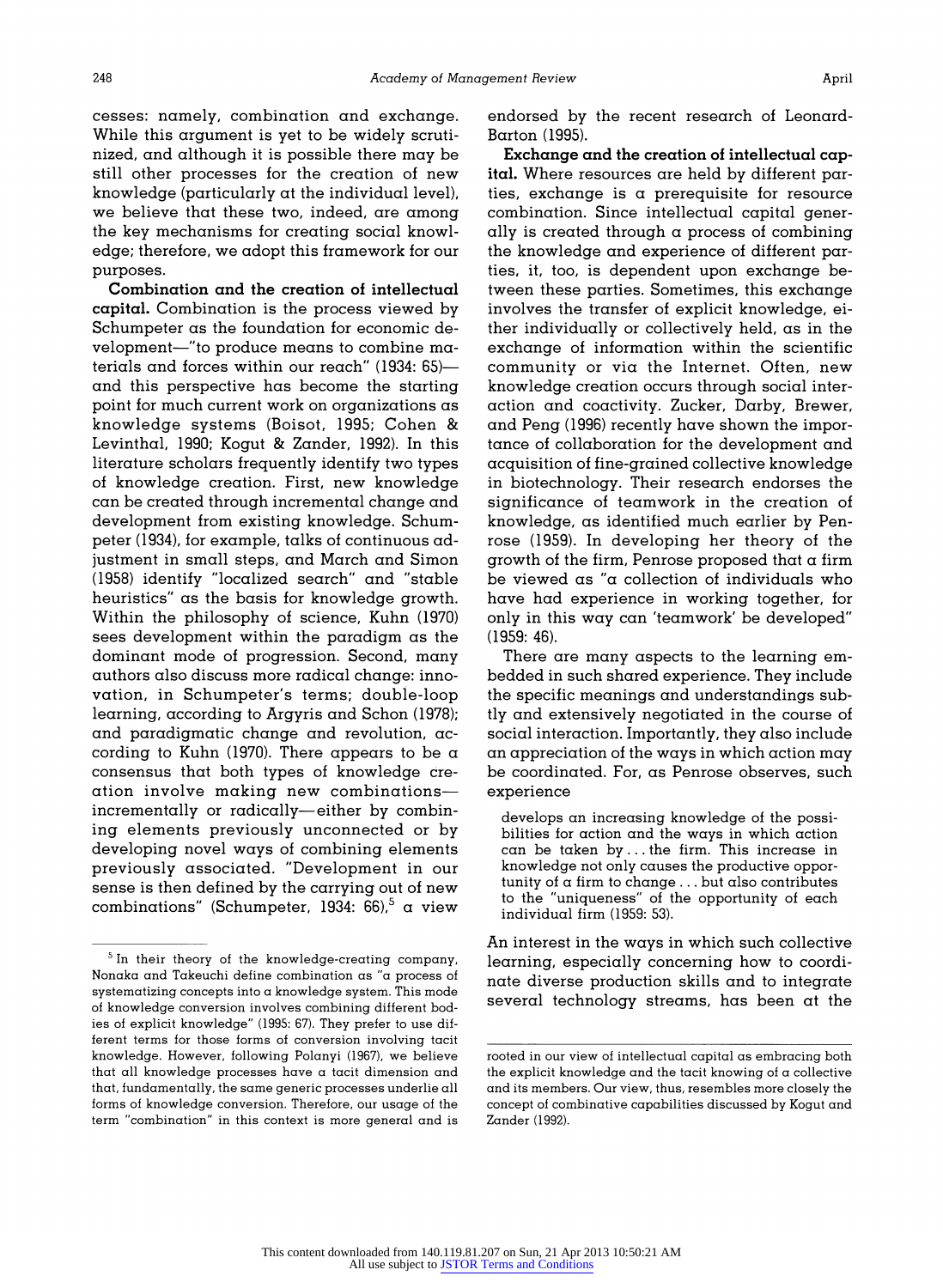**heart of much recent discussion of core competence as the source of competitive advantage (Prahalad & Hamel, 1990) and is suggestive of the complex ways in which exchange contributes to the creation of intellectual capital.** 

#### **The Conditions for Exchange and Combination**

**In their analysis of value creation, Moran and Ghoshal (1996) identify three conditions that must be satisfied for exchange and combination of resources actually to take place. We believe that these conditions apply to the creation of new intellectual capital. In addition, however, we identify a fourth factor, which we regard as a prerequisite for the creation of intellectual capital.** 

**The first condition is that the opportunity exists to make the combination or exchange. In our context we see this condition being determined by accessibility to the objectified and collective forms of social knowledge. A fundamental requirement for the development of new intellectual capital is that it is possible to draw upon and engage in the existing and differing knowledge and knowing activities of various parties or knowing communities (Boland & Tenkasi, 1995; Zucker et al., 1996). In the academic world the "invisible college" long has been recognized as an important social network giving valuable early access to distributed knowledge, facilitating its exchange and development, and thereby accelerating the advancement of science (Crane, 1972). Clearly, recent developments in technology, such as Lotus Notes and the Internet, have considerably increased the opportunities for knowledge combination and exchange. In addition, however, as the history of science demonstrates, the creation of new intellectual capital also may occur through accidental rather than planned combinations and exchanges, reflecting emergent patterns of accessibility to knowledge and knowledge processes.** 

**Second, in order for the parties involved to avail themselves of the opportunities that may exist to combine or exchange resources, value expectancy theorists suggest that those parties must expect such deployment to create value. In other words, they must anticipate that interaction, exchange, and combination will prove worthwhile, even if they remain uncertain of what will be produced or how. Writing about the anticipated outcome of a conference of business**  **practitioners and researchers, Slocum comments, "[E]ach of us expects to learn something of value as a result of our being here. None of us knows exactly what we are going to learn or what path we will take in the pursuit of this knowledge. We are confident, however, that the process works" (1994: ix). This anticipation of or receptivity to learning and new knowledge creation has been shown to be an important factor affecting the success or otherwise of strategic alliances (Hamel, 1991). It exemplifies Giddens' (1984) concept of intentionality as an influence on social action and, in so doing, also acknowledges the possibility that outcomes may turn out to be different from those anticipated.** 

**The third condition for the creation of new resources highlights the importance of motivation. Even where opportunities for exchange exist and people anticipate that value may be created through exchange or interaction, those involved must feel that their engagement in the knowledge exchange and combination will be worth their while. Moran and Ghoshal (1996) see this as the expectation that the parties engaged in exchange and combination will be able to appropriate or realize some of the new value created by their engagement, even though, as noted previously, they may be uncertain about precisely what that value may be. For example, while having considerable potential, the availability of electronic knowledge exchange does not automatically induce a willingness to share information and build new intellectual capital. Quinn et al. (1996) found, in a study of Arthur Andersen Worldwide, that major changes in incentives and culture were required to stimulate use of its new electronic network, and they suggest that motivated creativity, which they describe as "care-why," is a fundamental influence in the creation of value through leveraging intellect. In his research on internal stickiness, Szulanski (1996) also found that lack of motivation may inhibit the transfer of best practice within the firm. However, Szulanski discovered that far more important as a barrier was the lack of capacity to assimilate and apply new knowledge.** 

**Accordingly, we propose that there is a fourth precondition for the creation of new intellectual capital: combination capability. Even where the opportunities for knowledge exchange and combination exist, these opportunities are perceived as valuable, and parties are motivated to make**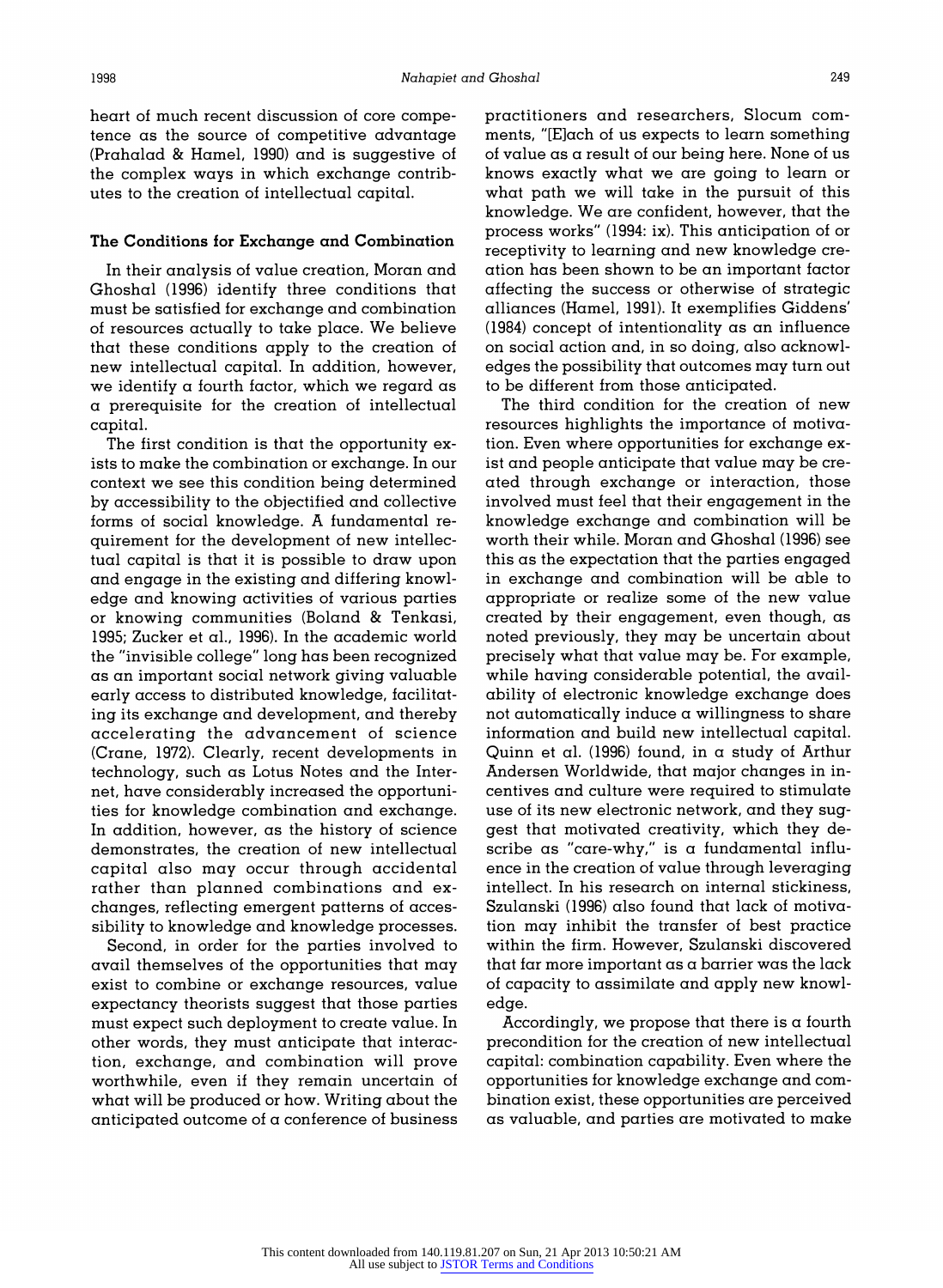**such resource deployments or to engage in knowing activity, the capability to combine information or experience must exist. In their research on innovation, Cohen and Levinthal (1990) argue that the ability to recognize the value of new knowledge and information, but also to assimilate and use it, are all vital factors in organizational learning and innovation. Their work demonstrates that all of these abilities, which they label "absorptive capacity," depend upon the existence of related prior knowledge. Moreover, they suggest that an organization's absorptive capacity does not reside in any single individual but depends, crucially, on the links across a mosaic of individual capabilities-an observation that parallels Spender's (1996) discussion of collective knowledge.** 

## **Toward a Theory of the Creation of Intellectual Capital**

**By way of summary, we have argued the following. First, new intellectual capital is created through combination and exchange of existing intellectual resources, which may exist in the form of explicit and tacit knowledge and knowing capability. Second, there are four conditions that affect the deployment of intellectual resources and engagement in knowing activity involving combination and exchange. Third, in reviewing the burgeoning literature on knowledge and knowing, we have encountered much evidence in support of the view that the combination and exchange of knowledge are complex social processes and that much valuable knowledge is fundamentally socially embedded-in particular situations, in coactivity, and in relationships. As yet, we have uncovered no single theoretical framework that pulls together the various strands we can identify in this literature. For example, although a growing body of work exists in which scholars adopt an evolutionary perspective and identify the special capabilities of firms in the creation and transfer of tacit knowledge, this work has not yet produced a coherent theory explaining these special capabilities. Given the social embeddedness of intellectual capital, we suggest that such a theory is likely to be one that is primarily concerned with social relationships. Accordingly, we believe that social capital theory offers a potentially valuable perspective for under-** **standing and explaining the creation of intellectual capital. It is to this theory we now return.** 

# **SOCIAL CAPITAL, EXCHANGE, AND COMBINATION**

**Social capital resides in relationships, and relationships are created through exchange (Bourdieu, 1986). The pattern of linkages and the relationships built through them are the foundation for social capital. What we observe is a complex and dialectical process in which social capital is created and sustained through exchange and in which, in turn, social capital facilitates exchange. For example, there is mounting evidence demonstrating that where parties trust each other, they are more willing to engage in cooperative activity through which further trust may be generated (Fukuyama, 1995; Putnam, 1993; Tyler & Kramer, 1996). In social systems, exchange is the precursor to resource combination. Thus, social capital influences combination indirectly through exchange. However, we argue below that several facets of social capital, particularly those pertaining to the cognitive dimension, also have a direct influence on the ability of individuals to combine knowledge in the creation of intellectual capital. Although our primary objective is to explore the ways in which social capital influences the development of intellectual capital, we recognize that intellectual capital may, itself, facilitate the development of social capital. Thus, later in the article we consider how the coevolution of these two forms of capital may underpin organizational advantage.** 

**The main thesis we develop here is that social capital facilitates the development of intellectual capital by affecting the conditions necessary for exchange and combination to occur. To explore this proposition, we now examine some of the ways in which each of the three dimensions of social capital influences the four conditions for resource exchange and combination we presented earlier. The specific relationships we identify are summarized in Figure 1.** 

**For the sake of clarity of exposition, we consider, in the following analysis, the impact of each dimension of social capital independently of the other dimensions. We recognize, however, that both the dimensions and the several facets of social capital are likely to be interrelated in important and complex ways. For example, par-**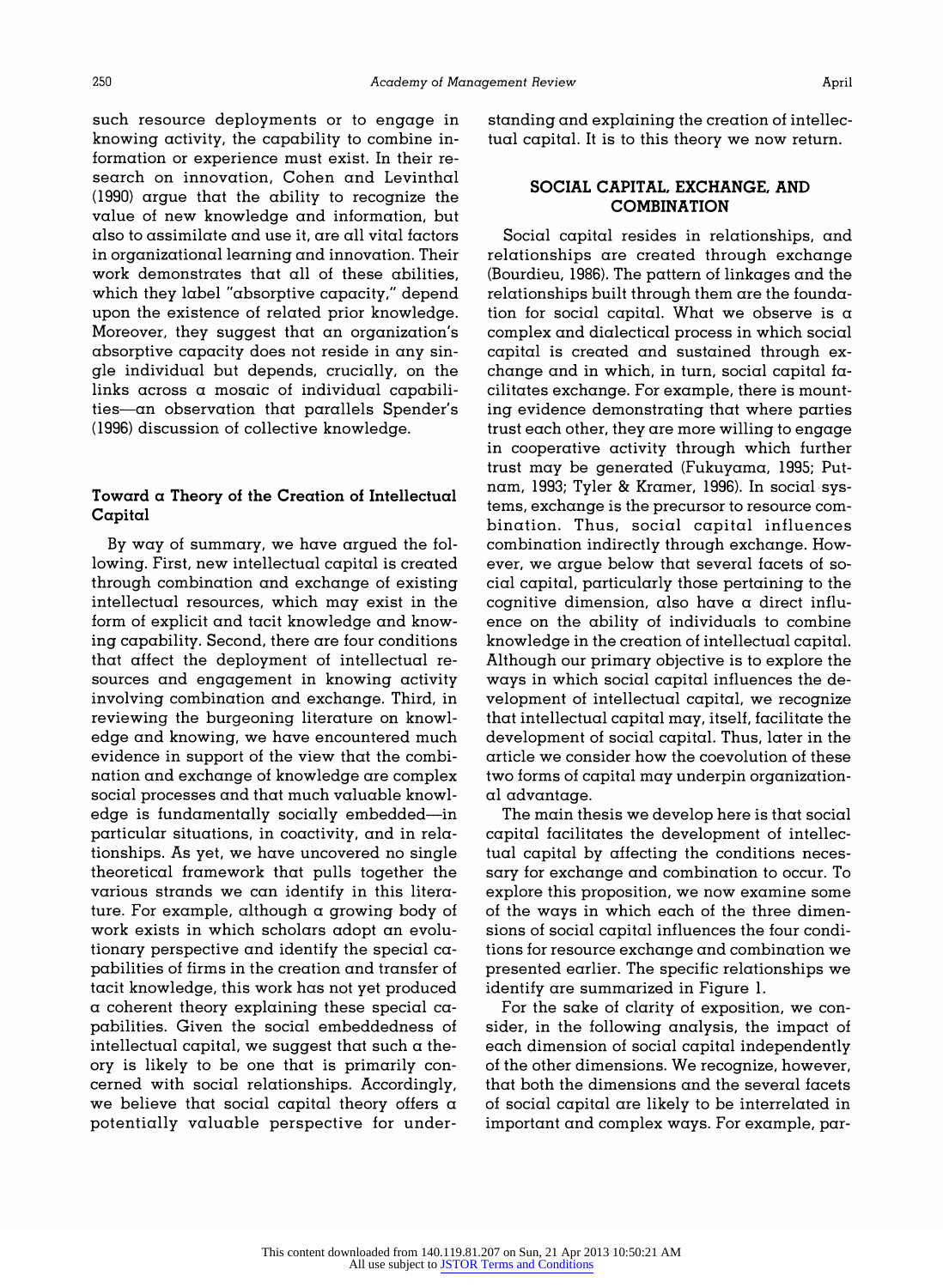

**FIGURE 1 Social Capital in the Creation of Intellectual Capital** 

**ticular structural configurations, such as those displaying strong symmetrical ties, have consistently been shown to be associated with such relational facets as interpersonal affect and trust (Granovetter, 1985; Krackhardt, 1992). Similarly, researchers have highlighted the oftencomplex interdependencies between social identification and shared vocabulary and language (Ashforth & Mael, 1995).** 

**Moreover, not all dimensions of social capital are mutually reinforcing. For instance, an efficient network in structural terms may not be the best way to develop the strong relational or cognitive social capital that may be necessary to ensure the effective operation of such networks. Nohria and Eccles (1992), for example, highlight important differences between face-to-face and electronic exchange and propose that using electronically mediated exchange to help create a network organization requires more, not less, face-to-face communication. Our primary focus on the independent effects of these dimensions** 

**therefore limits the richness of the present exploration and identifies an important area for future work.** 

## **Exchange, Combination, and the Structural Dimension of Social Capital**

**Our main argument in this section is that, within the context of the framework of combination and exchange adopted by us in this article, the structural dimension of social capital influences the development of intellectual capital primarily (though not exclusively) through the ways in which its various facets affect access to parties for exchanging knowledge and participating in knowing activities. While recognizing that the structural facets also may be systematically associated with other conditions for the exchange and combination of knowledge, we believe that these associations are primarily derived indirectly, through the ways in which structure influences the development of the re-**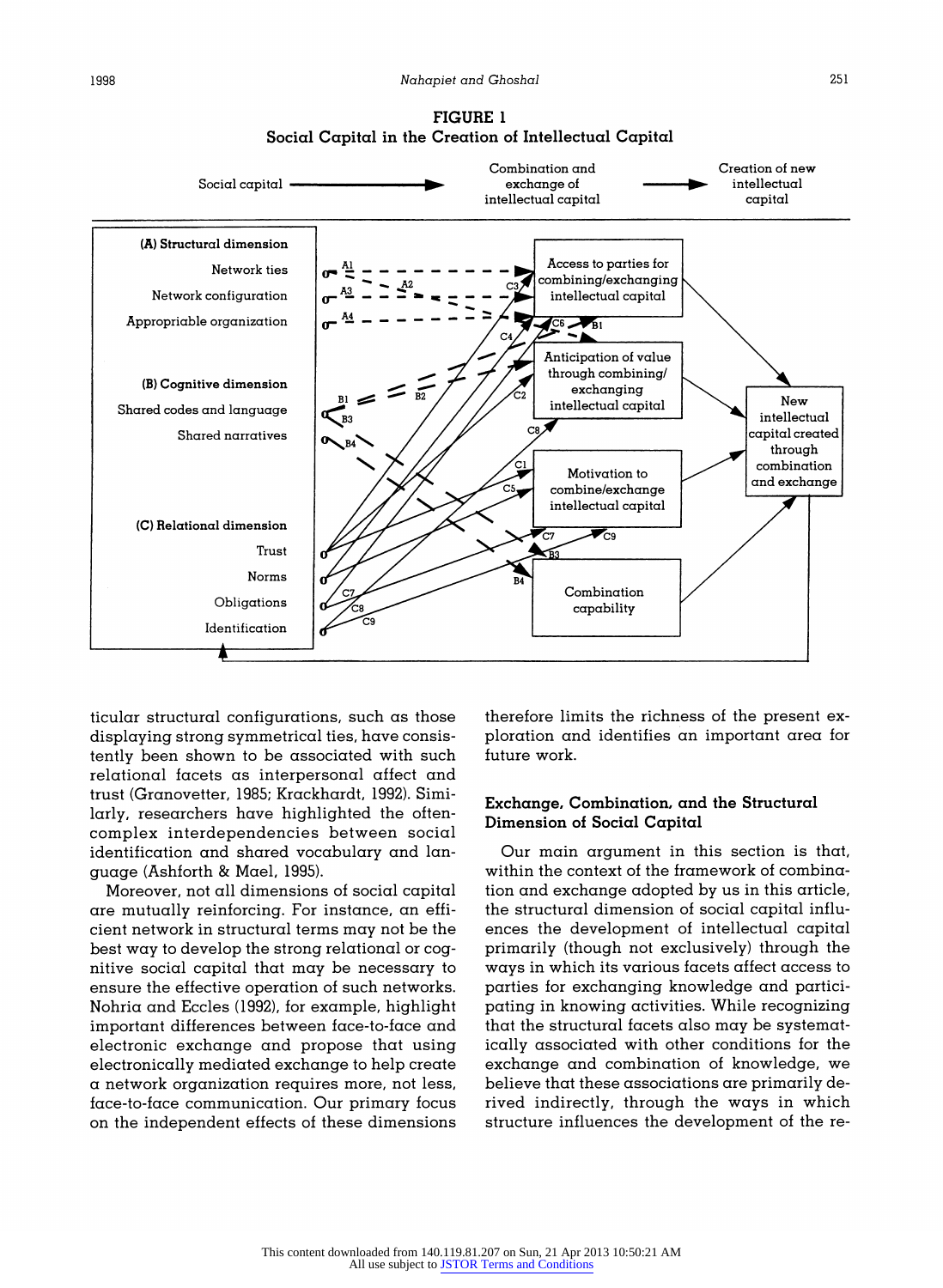lational and cognitive dimensions of social cap**ital. For example, the strong, symmetrical ties frequently associated with the development of affective relationships (both positive and negative) may, in turn, influence individuals' motivation to engage in social interaction and, thereby, exchange knowledge (Krackhardt, 1992; Lawler & Yoon, 1996). Similarly, stable networks characterized by dense relations and high levels of interaction are conducive to the development of the different facets of the cognitive social capital we discuss in this article (Boisot, 1995; Orr, 1990).** 

**Network ties. The fundamental proposition of social capital theory is that network ties provide access to resources. One of the central themes in the literature is that social capital constitutes a valuable source of information benefits (i.e., "who you know" affects "what you know"). Coleman (1988) notes that information is important in providing a basis for action but is costly to gather. However, social relations, often established for other purposes, constitute information channels that reduce the amount of time and investment required to gather information.** 

**Burt (1992) suggests that these information benefits occur in three forms: access, timing, and referrals. The term "access" refers to receiving a valuable piece of information and knowing who can use it, and it identifies the role of networks in providing an efficient informationscreening and -distribution process for members of those networks. Thus, network ties influence both access to parties for combining and exchanging knowledge (Al in Figure 1) and anticipation of value through such exchange (A2 in Figure 1). The operations of the invisible college provide an example of such networks.** 

**"Timing" of information flows refers to the ability of personal contacts to provide information sooner than it becomes available to people without such contacts. This may well increase the anticipated value of such information (A2 in Figure 1), as demonstrated in research on jobseeking behavior (Granovetter, 1973). Such early access to information may be especially important in commercially oriented research and development, where speed to market may be a crucial factor in determining success.** 

**"Referrals" are those processes providing information on available opportunities to people or actors in the network, hence influencing the opportunity to combine and exchange knowl-**

**edge (Al in Figure 1). They constitute a flow of information not only about possibilities but frequently include reputational endorsement for the actors involved-thereby influencing both the anticipated value of combination and exchange and the motivation for such exchange (see Granovetter, 1973, and Putnam, 1993). However, we believe that such reputational endorsement derives more from relational than structural factors, which we explore below.** 

**Network configuration. Ties provide the channels for information transmission, but the overall configuration of these ties constitutes an important facet of social capital that may impact the development of intellectual capital. For example, three properties of network structuredensity, connectivity, and hierarchy-are all features associated with flexibility and ease of information exchange through their impact on the level of contact or the accessibility they provide to network members (A3 in Figure 1; Ibarra, 1992; Krackhardt, 1989).** 

**Burt (1992) notes that a player with a network rich in information benefits has contacts established in the places where useful bits of information are likely to air and who will provide a reliable flow of information to and from those places. While acknowledging the importance of trust and trustworthiness as a factor in the choice of contacts, Burt (1992) devotes much more attention to the efficiency of different relationship structures, arguing, in particular, that the sparse network, with few redundant contacts, provides more information benefits. The dense network is inefficient in the sense that it returns less diverse information for the same cost as that of the sparse network. The benefits of the latter, thus, derive from both the diversity of information and the lower costs of accessing it.** 

**Jacobs (1965) and Granovetter (1973) have made similar arguments, identifying the role of "hop-and-skip" links and "loose ties" in information diffusion through communities. This aspect of diversity is very important, because it is well established that significant progress in the creation of intellectual capital often occurs by bringing together knowledge from disparate sources and disciplines. Networks and network structures, thus, represent facets of social capital that influence the range of information that may be accessed (A3 in Figure 1) and that becomes available for combination. As such, these**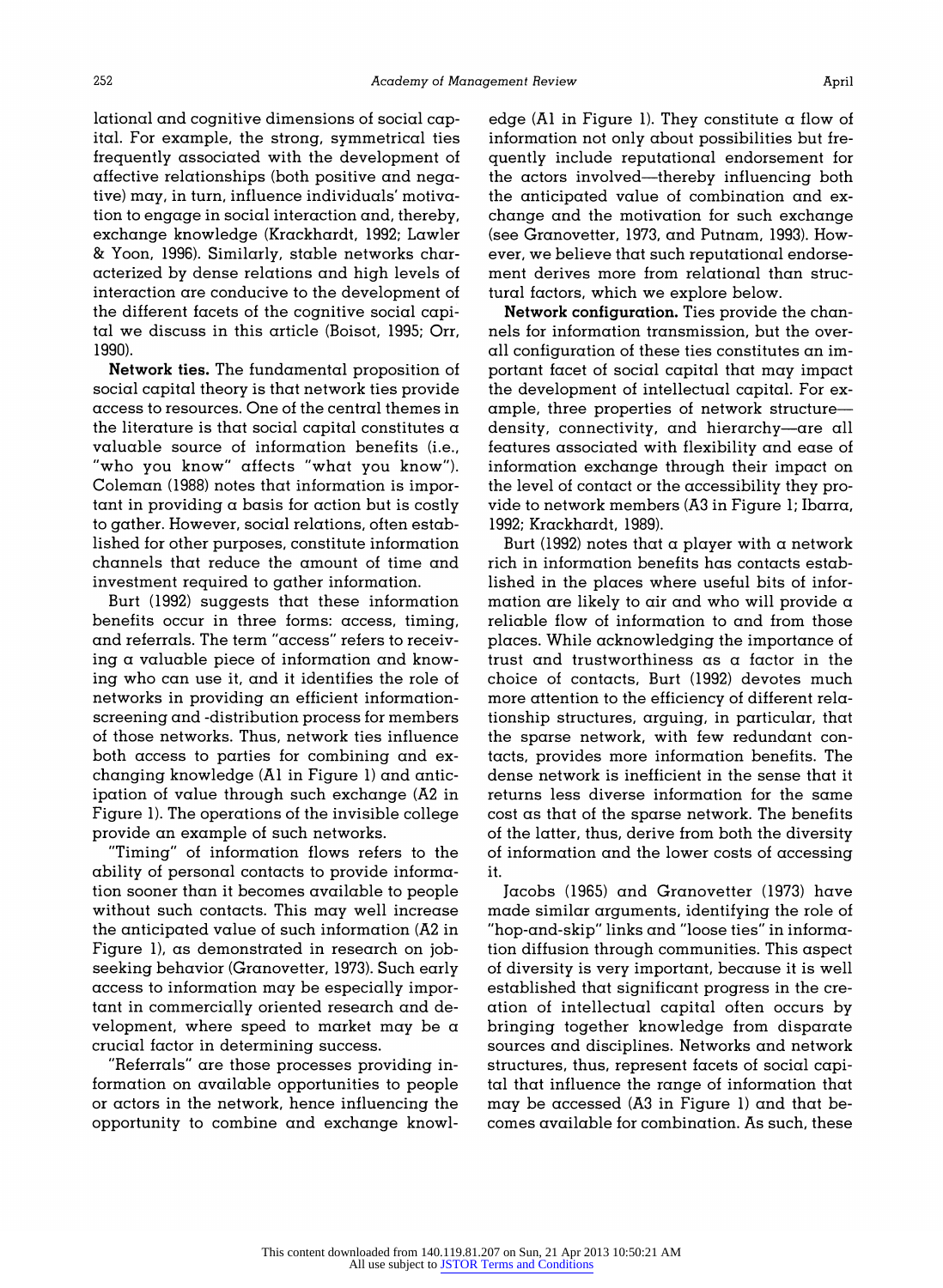**structures constitute a valuable resource as channels or conduits for knowledge diffusion and transfer.** 

**However, there are important limitations to the conduit model, in which meaning is viewed as unproblematic and in which the primary concern is with issues of information transfer. For example, Hansen (1996) has found that weak ties facilitate search but impede transfer, especially when knowledge is not codified. Thus, whereas networks having little redundancy may be both effective and efficient for the transfer of information whose meaning is relatively unproblematic, much richer patterns of relationship and interaction are important where the meaning of information is uncertain and ambiguous or where parties to an exchange differ in their prior knowledge. For example, Cohen and Levinthal (1990) have shown that some redundancy is necessary for the development of cross-functional absorptive capacity. Nonetheless, the general point remains that the configuration of the network is an important influence on the accessibility of information resources (A3 in Figure 1), although the appropriate level of redundancy is contingent on the degree to which the parties to knowledge exchange share a common knowledge base.** 

**Appropriable organization. Social capital developed in one context, such as ties, norms, and trust, can often (but not always) be transferred from one social setting to another, thus influencing patterns of social exchange. Examples include the transfer of trust from family and religious affiliations into work situations (Fukuyama, 1995), the development of personal relationships into business exchanges (Coleman, 1990), and the aggregation of the social capital of individuals into that of organizations (Burt, 1992). This suggests that organizations created for one purpose may provide a source of valuable resources for other, different purposes (Nohria, 1992; Putnam, 1993, 1995). Such appropriable social organization can provide a potential network of access to people and their resources, including information and knowledge (A4 in Figure 1), and, through its relational and cognitive dimensions, may ensure motivation and capability for exchange and combination (see below). However, such organization also may inhibit such processes; indeed, research demonstrates how organizational routines may separate rather than coordinate groups within** 

**organizations, constraining rather than enabling learning and the creation of intellectual capital (Dougherty, 1996; Hedberg, 1981).** 

# **Exchange, Combination, and the Cognitive Dimension of Social Capital**

**Earlier in this article, we defined intellectual capital as the knowledge and knowing capability of a social collectivity. This reflects our belief that, fundamentally, intellectual capital is a social artifact and that knowledge and meaning are always embedded in a social context-both created and sustained through ongoing relationships in such collectivities. Although scholars widely recognize that innovation generally occurs through combining different knowledge and experience and that diversity of opinion is a way of expanding knowledge, meaningful communication-an essential part of social exchange and combination processes-requires at least some sharing of context between the parties to such exchange (Boisot, 1995; Boland & Tenkasi, 1995; Campbell, 1969). We suggest that this sharing may come about in two main ways: (1) through the existence of shared language and vocabulary and (2) through the sharing of collective narratives. Further, we suggest that these two elements constitute facets of shared cognition that facilitate the creation of intellectual capital especially through their impact on combination capability. In each case they do so by acting as both a medium and a product of social interaction.** 

**Shared language and codes. There are several ways in which a shared language influences the conditions for combination and exchange. First, language has a direct and important function in social relations, for it is the means by which people discuss and exchange information, ask questions, and conduct business in society. To the extent that people share a common language, this facilitates their ability to gain access to people and their information. To the extent that their language and codes are different, this keeps people apart and restricts their access (Bi in Figure 1).** 

**Second, language influences our perception (Berger & Luckman, 1966; Pondy & Mitroff, 1979). Codes organize sensory data into perceptual categories and provide a frame of reference for observing and interpreting our environment. Thus, language filters out of awareness those**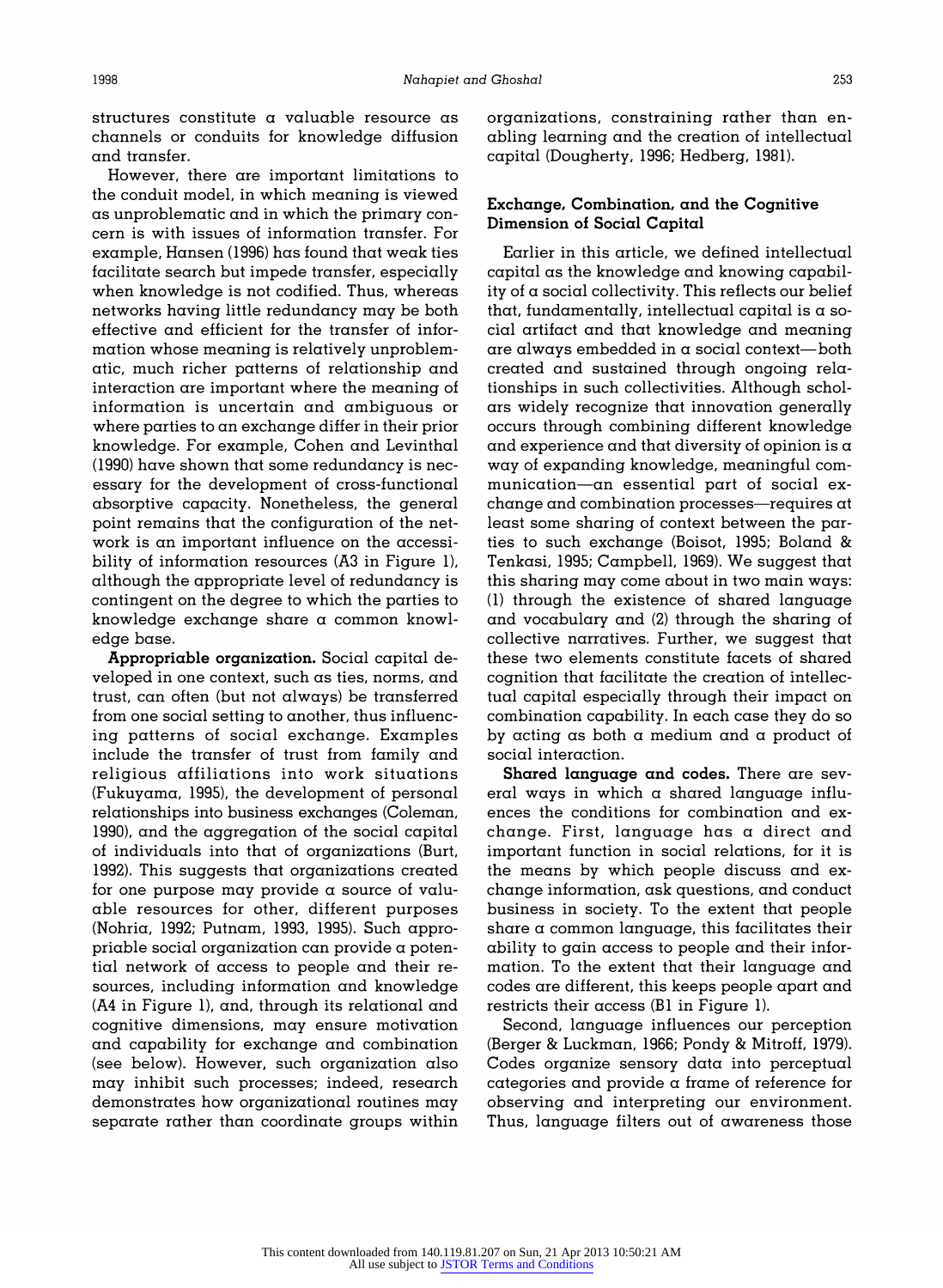**events for which terms do not exist in the language and filters in those activities for which terms do exist. Shared language, therefore, may provide a common conceptual apparatus for evaluating the likely benefits of exchange and combination (B2 in Figure 1).** 

**Third, a shared language enhances combination capability (B3 in Figure 1). Knowledge advances through developing new concepts and narrative forms (Nonaka & Takeuchi, 1995). However, as we noted previously, in order to develop such concepts and to combine the information gained through social exchange, the different parties must have some overlap in knowledge. Boland and Tenkasi (1995) identify the importance of both perspective taking and perspective making in knowledge creation, and they demonstrate how the existence of a shared vocabulary enables the combining of information. We suggest it is for all these reasons that researchers increasingly recognize group-specific communication codes as a valuable asset within firms (Arrow, 1974; Kogut & Zander, 1992; Monteverde, 1995; Prescott & Visscher, 1980).** 

**Shared narratives. Beyond the existence of shared language and codes, researchers have suggested that myths, stories, and metaphors also provide powerful means in communities for creating, exchanging, and preserving rich sets of meanings-a view long held by some social anthropologists (Clark, 1972; Nisbet, 1969). Recently, Bruner (1990) proposed that there are two different modes of cognition: (1) the information or paradigmatic mode and (2) the narrative mode. The former suggests a process of knowledge creation rooted in rational analysis and good arguments; the latter is represented in synthetic narratives, such as fairy tales, myths and legends, good stories, and metaphors. According to Bateson (1972), metaphors cut across different contexts, thus enabling the combining of both imaginative and literal observations and cognitions. Orr (1990) demonstrates how narrative in the form of stories, full of seemingly insignificant details, facilitates the exchanging of practice and tacit experience between technicians, thereby enabling the discovery and development of improved practice. The emergence of shared narratives within a community thus enables the creation and transfer of new interpretations of events, doing so in a way that facilitates the combination of different forms of** 

**knowledge, including those largely tacit (B4 in Figure 1).** 

# **Exchange, Combination, and the Relational Dimension of Social Capital**

**Much of the evidence for the relationship between social capital and intellectual capital highlights the significance of the relational dimension of social capital. Szulanski (1996) has found that one of the important barriers to the transfer of best practice within organizations is the existence of arduous relations between the source and the recipient. Whereas we have argued that the structural dimension has its primary direct impact on the condition of accessibility, and the cognitive dimension through its influence on accessibility and combination capability, research suggests that the relational dimension of social capital influences three of the conditions for exchange and combination in many ways. These are access to parties for exchange, anticipation of value through exchange and combination, and the motivation of parties to engage in knowledge creation through exchange and combination.** 

**Trust. Misztal defines trust as the belief that the "results of somebody's intended action will be appropriate from our point of view" (1996: 9-10). A substantial body of research now exists (Fukuyama, 1995; Gambetta, 1988; Putnam, 1993, 1995; Ring & Van de Ven, 1992, 1994; Tyler & Kramer, 1996) that demonstrates where relationships are high in trust, people are more willing to engage in social exchange in general, and cooperative interaction in particular (Cl in Figure 1). Mishira (1996) argues that trust is multidimensional and indicates a willingness to be vulnerable to another party-a willingness arising from confidence in four aspects: (1) belief in the good intent and concern of exchange partners (Ouchi, 1981; Pascale, 1990; Ring & Van de Ven, 1994), (2) belief in their competence and capability (Sako, 1992; Szulanski, 1996), (3) belief in their reliability (Giddens, 1990; Ouchi, 1981), and (4) belief in their perceived openness (Ouchi, 1981).** 

**Misztal observes that "trust, by keeping our mind open to all evidence, secures communication and dialogue" (1996: 10), suggesting thereby that trust may both open up access to people for the exchange of intellectual capital (C3 in Figure 1) and increase anticipation of value**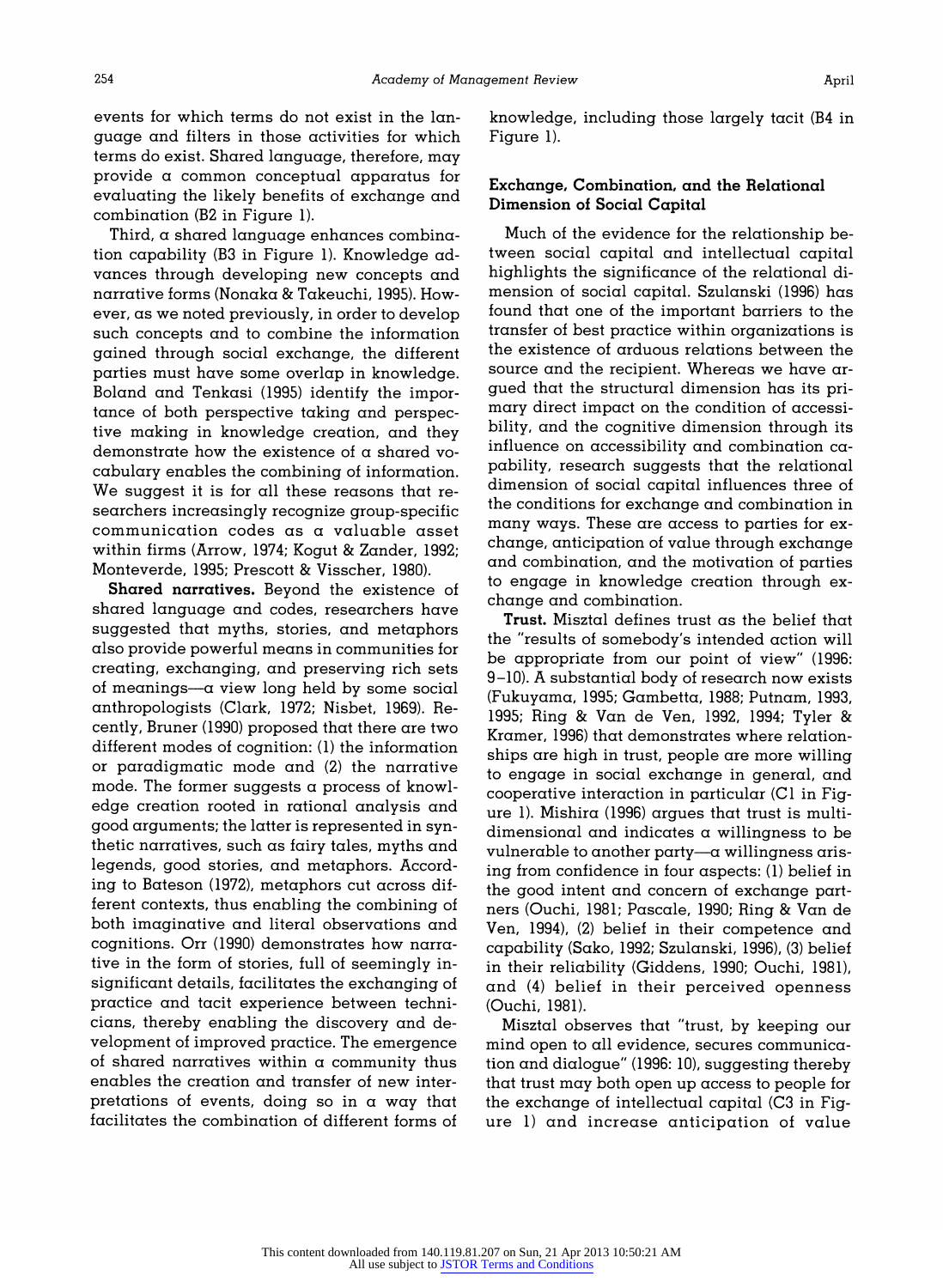**through such exchanges (C2 in Figure 1). One can find support for this view in research demonstrating that where there are high levels of trust, people are more willing to take risks in such exchange (Nahapiet, 1996; Ring & Van de Ven, 1992). This may represent an increased willingness to experiment with combining different sorts of information. For example, Luhmann (1979) has shown trust to increase the potential of a system for coping with complexity**  and, thus, diversity—factors known to be impor**tant in the development of new intellectual capital. Trust may also indicate greater openness to the potential for value creation through exchange and combination (C2 in Figure 1). Boisot highlights the importance of interpersonal trust for knowledge creation in contexts of high ambiguity and uncertainty: "[W]hen the message is uncodified, trust has to reside in the quality of the personal relationships that bind the parties through shared values and expectations rather than the intrinsic plausibility of the message" (1995: 153).** 

**As we noted earlier, there is a two-way interaction between trust and cooperation: trust lubricates cooperation, and cooperation itself breeds trust. This may lead to the development, over time, of generalized norms of cooperation, which increase yet further the willingness to engage in social exchange (Putnam, 1993). In this respect, collective trust may become a potent form of "expectational asset" (Knez & Camerer, 1994) that group members can rely on more generally to help solve problems of cooperation and coordination (Kramer, Brewer, & Hanna, 1996).** 

**Norms. According to Coleman (1990), a norm exists when the socially defined right to control an action is held not by the actor but by others. Thus, it represents a degree of consensus in the social system. Coleman suggests that "where a norm exists and is effective, it constitutes a powerful though sometimes fragile form of social capital" (1988: S104). Norms of cooperation can establish a strong foundation for the creation of intellectual capital. Becoming, in effect, "expectations that bind" (Kramer & Goldman, 1995), such norms may be a significant influence on exchange processes, opening up access to parties for the exchange of knowledge (C4 in Figure 1) and ensuring the motivation to engage in such exchange (C5 in Figure 1; Putnam, 1993).** 

**For example, Starbuck (1992) notes the importance of social norms of openness and teamwork as key features of knowledge-intensive firms; he highlights the significance of the emphasis on cooperation rather than competition, on open disclosure of information, and on building loyalty to the firm as significant underpinnings of the success of the American law firm Wachtell, Lipton, Rosen and Katz, which specializes in advice on nonroutine, challenging cases. Other norms of interaction that have been shown to be important in the creation of intellectual capital include a willingness to value and respond to diversity, an openness to criticism, and a tolerance of failure (Leonard-Barton, 1995). Such norms may offset the tendency to "groupthink" that may emerge in strong, convergent groups and that represents the way in which high levels of social capital may be a real inhibitor for the development of intellectual capital (Janis, 1982). At the same time, as Leonard-Barton (1995) has shown, norms also may have a dark side; those capabilities and values initially seen as a benefit may become, in time, a pathological rigidity.** 

**Obligations and expectations. Obligations represent a commitment or duty to undertake some activity in the future. Coleman (1990) distinguishes obligations from generalized norms, viewing the former as expectations developed within particular personal relationships. He suggests that obligations operate as a "credit slip" held by A to be redeemed by some perfor**mance by B-a view reminiscent of Bourdieu's **(1986) concept of credential we referred to earlier in this article. In the context of the creation of intellectual capital, we suggest that such obligations and expectations are likely to influence both access to parties for exchanging and combining knowledge (C6 in Figure 1) and the motivation to combine and exchange such knowledge (C7 in Figure 1). The notion that "there is no such thing as a free lunch" represents a commonly held view that exchange brings with it expectations about future obligations-a view explicated in detail by Mauss (1954), Bourdieu (1977), and Cheal (1988). Fairtlough (1994) ascribes considerable importance to the formal, professional, and personal obligations that develop between those involved in cooperative research and development projects between different organizations:**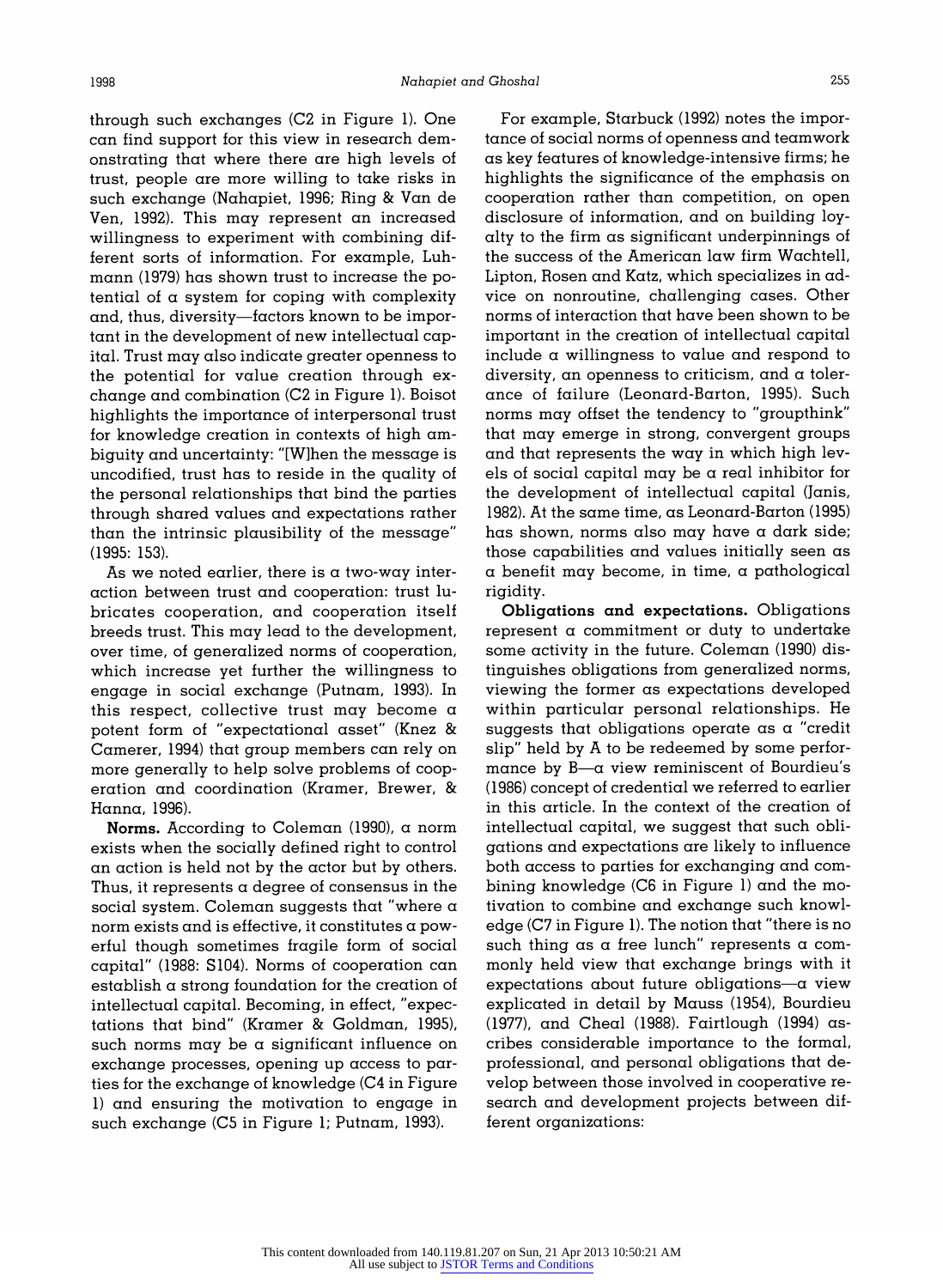**People in the two companies could rely on each other.... This was cooperation which certainly went beyond contractual obligations. It might also have gone beyond enlightened self interest, and beyond good professional behaviour, because the scientists liked working together, felt committed to the overall project and felt a personal obligation to help the others involved (1994: 119).** 

**Identification. Identification is the process whereby individuals see themselves as one with another person or group of people. This may result from their membership in that group or through the group's operation as a reference group, "in which the individual takes the values or standards of other individuals or groups as a comparative frame of reference" (Merton, 1968: 288; see also Tajfel, 1982). Kramer et al. (1996) have found that identification with a group or collective enhances concern for collective processes and outcomes, thus increasing the chances that the opportunity for exchange will be recognized. Identification, therefore, acts as a resource influencing both the anticipation of value to be achieved through combination and exchange (C8 in Figure 1) and the motivation to combine and exchange knowledge (C9 in Figure 1). We find support for this in the research of Lewicki and Bunker (1996), whose evidence suggests that salient group identification may not only increase the perceived opportunities for exchange but also may enhance the actual frequency of cooperation. In contrast, where groups have distinct and contradictory identities, these may constitute significant barriers to information sharing, learning, and knowledge creation (Child & Rodrigues, 1996; Pettigrew, 1973; Simon & Davies, 1996).** 

**Thus far, we have argued that social capital theory provides a powerful basis for understanding the creation of intellectual capital in general. The various specific links we have proposed are summarized in Figure 1. In the next section we suggest that the theory also provides a basis for understanding the nature of organizational advantage since firms, as institutions, are likely to be relatively well endowed with social capital.** 

# **SOCIAL CAPITAL, INTELLECTUAL CAPITAL, AND THE ORGANIZATIONAL ADVANTAGE**

**The last 20 years have witnessed a substantial resurgence of interest in the theory of the**  **firm. During this period, those espousing transaction cost approaches became increasingly influential, positing, at their simplest, that the existence of firms can be explained in terms of market failure and the greater ability of firms, through hierarchy, to reduce the costs of transactions in particular (and relatively restricted) circumstances (Williamson, 1975, 1981, 1985). The transaction cost theory of the firm has proved robust and has been applied across a wide range of issues, but it has also become subject to growing criticism for a range of definitional, methodological, and substantive reasons (see, for example, Conner & Prahalad, 1996, and Pitelis, 1993). More fundamentally, as we noted at the outset of this article, researchers now are seeking to develop a theory of the firm that is expressed in positive terms (Kogut & Zander, 1996; Masten, Meehan, & Snyder, 1991; Simon, 1991b)-away from a market-failure framework to one grounded in the concept of organizational advantage (Moran & Ghoshal, 1996).** 

**Increasingly, the special capabilities of organizations for creating and transferring knowledge are being identified as a central element of organizational advantage. We suggest that social capital theory provides a sound basis for explaining why this should be the case. First, organizations as institutional settings are characterized by many of the factors known to be conducive to the development of high levels of social capital. Second, it is the coevolution of social and intellectual capital that underpins organizational advantage.** 

## **Organizations as Institutional Settings Are Conducive to the Development of Social Capital**

**Social capital is owned jointly by the parties to a relationship, with no exclusive ownership rights for individuals. Thus, it is fundamentally concerned with resources located within structures and processes of social exchange; as such, the development of social capital is significantly affected by those factors shaping the evolution of social relationships. We discuss four such conditions here: time, interaction, interdependence, and closure. We argue that all four are more characteristic of internal organization than of market organization as represented in neoclassical theory and that, as a result, organizations as institutional settings are conducive**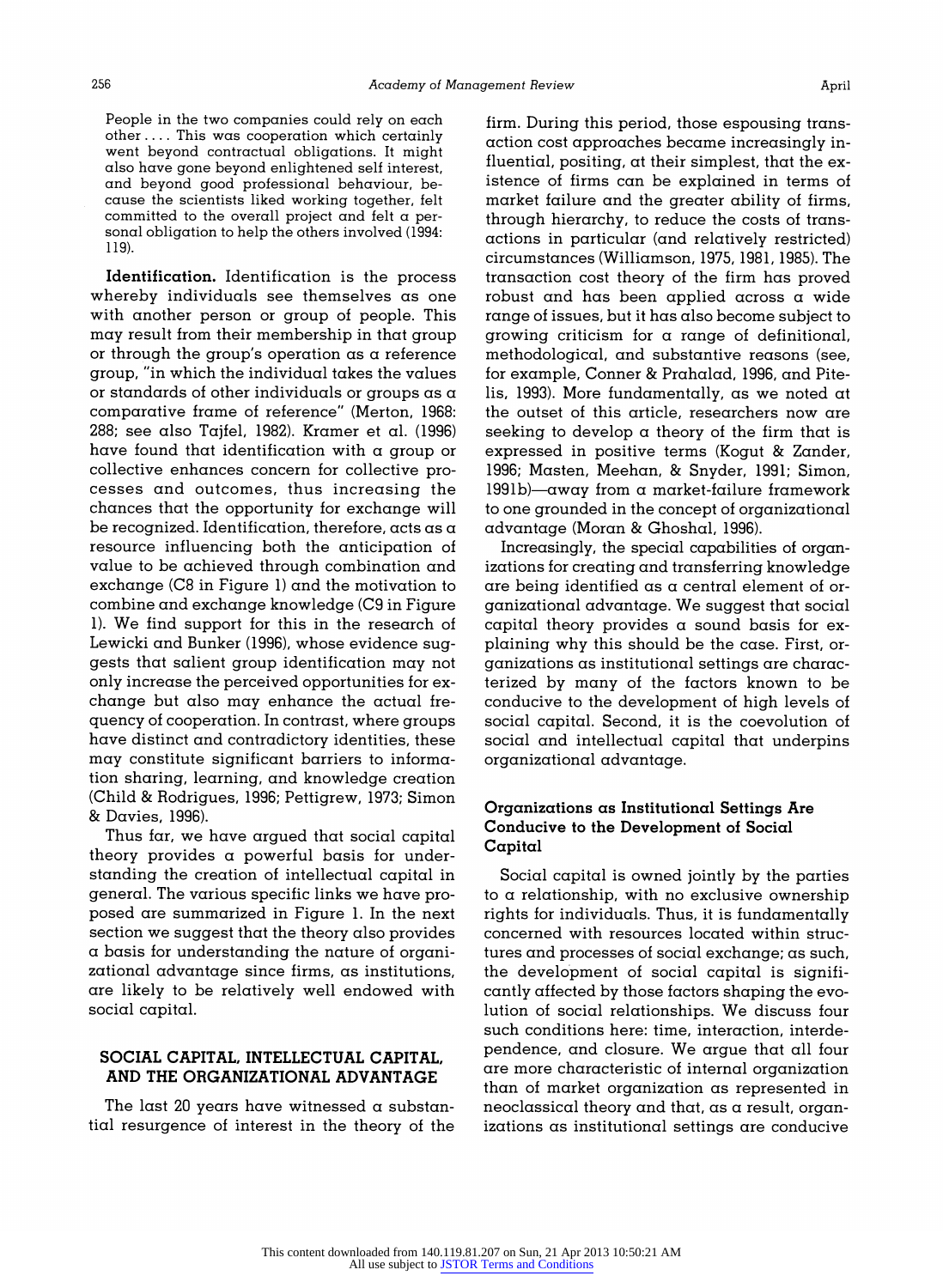**to the development of high levels of social capital relative to markets. However, as we subsequently note, in practice these conditions may also occur in some forms of interorganizational networks, thereby enabling such networks to become relatively well endowed with social capital.** 

**Time and the development of social capital. Like other forms of capital, social capital constitutes a form of accumulated history-here reflecting investments in social relations and social organization through time (Bourdieu, 1986; Granovetter, 1992). Time is important for the development of social capital, since all forms of social capital depend on stability and continuity of the social structure. The concept of embedding fundamentally means the binding of social relations in contexts of time and space (Giddens, 1990). Coleman highlights the importance of continuity in social relationships:** 

**One way in which the transactions that make up social action differ from those of the classical model of a perfect market lie in the role of time. In a model of a perfect market, transactions are both costless and instantaneous. But in the real world, transactions are consummated over a period of time (1990: 91).** 

**For example, since it takes time to build trust, relationship stability and durability are key network features associated with high levels of trust and norms of cooperation (Axelrod, 1984; Granovetter, 1985; Putnam, 1993; Ring & Van de Ven, 1992). The duration and stability of social relations also influence the clarity and visibility of mutual obligations (Misztal, 1996).** 

**Although, in the main, social capital is created as a by-product of activities engaged in for other purposes, intentional or constructed organization represents a direct, purposeful investment in social capital (Coleman, 1990, 1993). "These organizations ordinarily take the form of authority structures composed of positions connected by obligations and expectations and occupied by persons" (Coleman 1990: 313). In contrast to the short-term transactions characterizing the markets of neoclassical theory, intentional or constructed organization represents the creation and maintenance of an explicit and enduring structure of ties constituting, through organizational design, a configuration of relationships and resources usable for a variety of purposes-both formal and informal. Moreover, this commitment to continuity facilitates the** 

**other processes known to be influential in the development of social capital: interdependence, interaction, and closure.** 

**Interdependence and the development of social capital. Coleman (1990) states that social capital is eroded by factors that make people less dependent upon each other. This appears especially so for the relational dimension of social capital. For example, expectations and obligations are less significant where people have alternative sources of support. Indeed, Misztal (1996) has suggested that the recent resurgence of interest in trust can be explained by the increasingly transitional character of our present condition and the erosion of social interdependence and solidarity. Yet, most authors agree that high levels of social capital usually are developed in contexts characterized by high levels of mutual interdependence.** 

**Whereas markets as institutional arrangements are rooted in the concept of autonomy (and institutional economists largely neglect interdependence between exchange parties; Zajac & Olsen, 1993), firms fundamentally are institutions designed around the concepts and practices of specialization and interdependence and differentiation and integration (Lawrence & Lorsch, 1967; Smith, 1986; Thompson, 1967). Interdependence-and the coordination it implieslong has been recognized as perhaps the key attribute of business organization (Barnard, 1938). Follet goes so far as to suggest that** 

**the fair test of business administration, of industrial organization, is whether you have a business with all its parts so co-ordinated, so moving together in their closely knit and adjusting activities, so linking, interlocking and inter-relating, that they make a working unit, not a congerie of separate pieces (1949: 61).** 

**Such interdependence provides the stimulus for developing many organizationally embedded forms of social capital. For example, through providing the opportunity to create contexts characterized by the condition of interdependent viability-that is, the requirement that exchanges are positive in outcome for the system overall rather than for each individual member of the system- organizations considerably extend the circle of exchange that takes place among their members (Coleman, 1993; Moran & Ghoshal, 1996), thereby increasing social identification and encouraging norms of cooperation and risk taking.**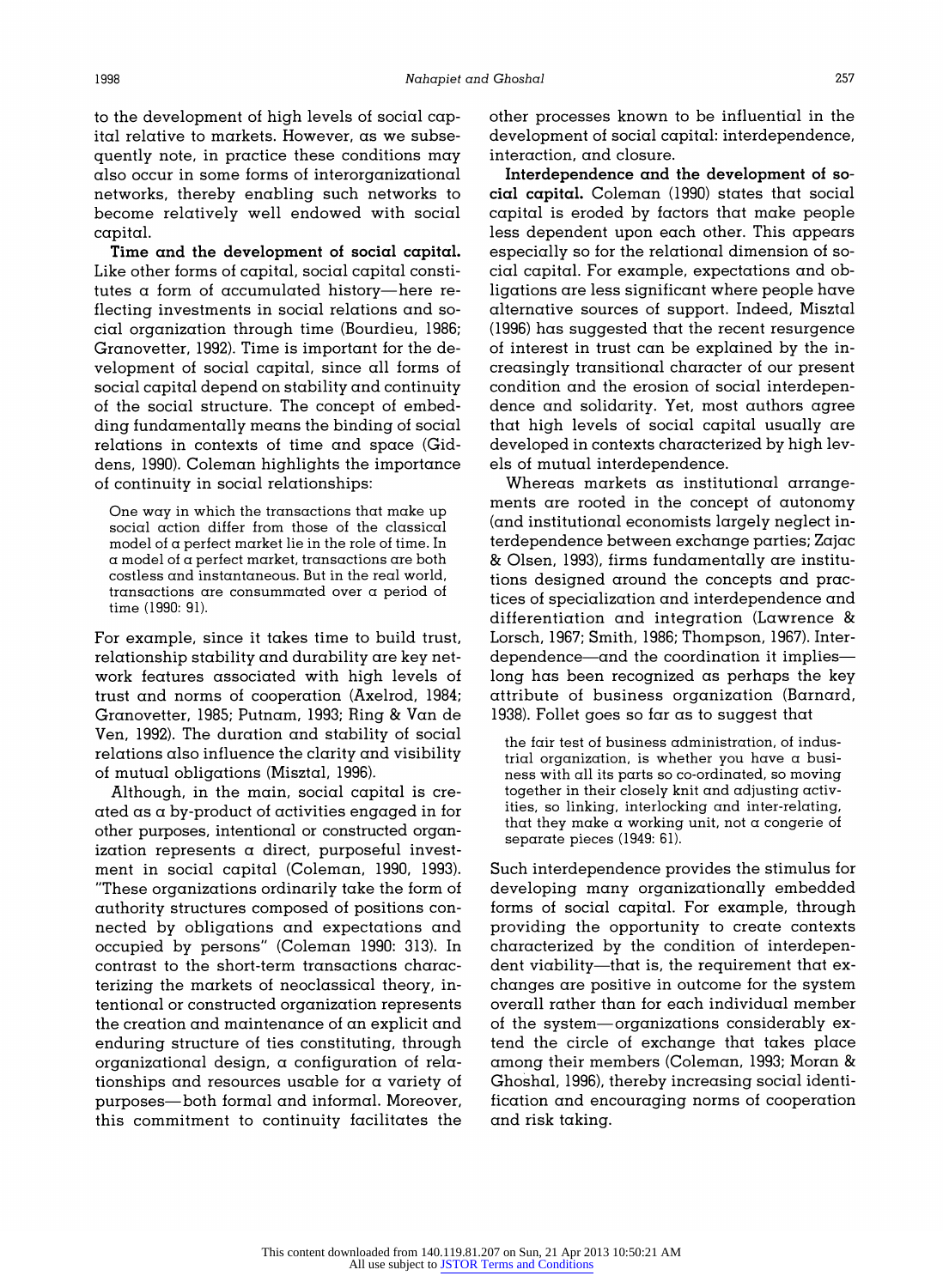**Interaction and the development of social capital. Social relationships generally, though not always, are strengthened through interaction but die out if not maintained. Unlike many other forms of capital, social capital increases rather than decreases with use. Interaction, thus, is a precondition for the development and maintenance of dense social capital (Bourdieu, 1986). In particular, as we noted already, scholars have shown that the cognitive and relational dimensions of social capital accumulate in network structures where linkages are strong, multidimensional, and reciprocal-features that characterize many firms but that rarely surface in pure market forms of organization. Discussing the development of language, Boland and Tenkasi note that it is "through action within communities of knowing that we make and remake both our language and our knowledge" (1995: 353). According to these authors, such communities must have space for conversation, action, and interaction in order for the codes and language to develop that facilitate the creation of new intellectual capital.** 

**In a different context Boissevain (1974) shows how multiplex relations are more intimate than single-stranded relationships, therefore providing more accessibility and more response to pressure than single-stranded relations. Such relations typically are imbued with higher levels of obligation between network members, as well as trust-based norms (Coleman, 1990). Further, Powell (1996) argues that norm-based conceptions of trust miss the extent to which cooperation is buttressed by sustained contact, regular dialogue, and constant monitoring. He adds that, without mechanisms and institutions to sustain such conversations, trust does not ensue (see also Coleman, 1990). This echoes Bourdieu's earlier emphasis on the fundamental need for "an unceasing effort of sociability" (1986: 250) for the reproduction of social capital in its many forms.** 

**In neoclassical theory, markets as institutional settings are epitomized by impersonal, arm's length, spot transactions. Firms, in contrast, provide many opportunities for sustained interaction, conversations, and sociabilityboth by design and by accident. Formal organizations explicitly are designed to bring members together in order to undertake their primary task, to supervise activities, and to coordinate** 

**their activities, particularly in contexts requiring mutual adjustment (Mintzberg, 1979; Thompson, 1967), change, and innovation (Burns & Stalker, 1961; Galbraith, 1973). Through copresence (Giddens, 1984), coloration (Fairtlough, 1994), and the creation of such processes as routine choice opportunities (March & Olsen, 1976), organizations also create a myriad of contexts and occasions for the more-or-less planned coming together of people and their ideas. Finally, the literature is replete with evidence that organizational life is characterized by a substantial amount of conversation: in meetings, conferences, and social events that fill the everyday life of workers and managers (Mintzberg, 1973; Prescott & Visscher, 1980; Roy, 1960). Together, these can be viewed as collective investment strategies for the institutional creation and maintenance of dense networks of social relationships and for the resources embedded within, available through, and derived from such networks of relationships. Alternatively, these meetings and social events provide the unplanned and unstructured opportunities for the accidental coming together of ideas that may lead to the serendipitous development of new intellectual capital.** 

**Closure and the development of social capital. Finally, there is much evidence that closure is a feature of social relationships that is conducive to the development of high levels of relational and cognitive social capital. Strong communities-the epitome of systems of dense social capital-have "identities that separate and a sense of sociological boundary that distinguishes members from nonmembers" (Etzioni, 1996: 9; see also Bourdieu, 1986). The development of norms, identity, and trust has been shown to be facilitated by network closure (Coleman, 1990; Ibarra, 1992), and the development of unique codes and language is assisted by the existence of community separation (Boland & Tenkasi, 1995). Formal organizations, by definition, imply a measure of closure through the creation of explicit legal, financial, and social boundaries (Kogut & Zander, 1996). Markets, in contrast, represent open networks that benefit from the freedom offered to individual agents but that have less access to the relational and cognitive facets of social capital.**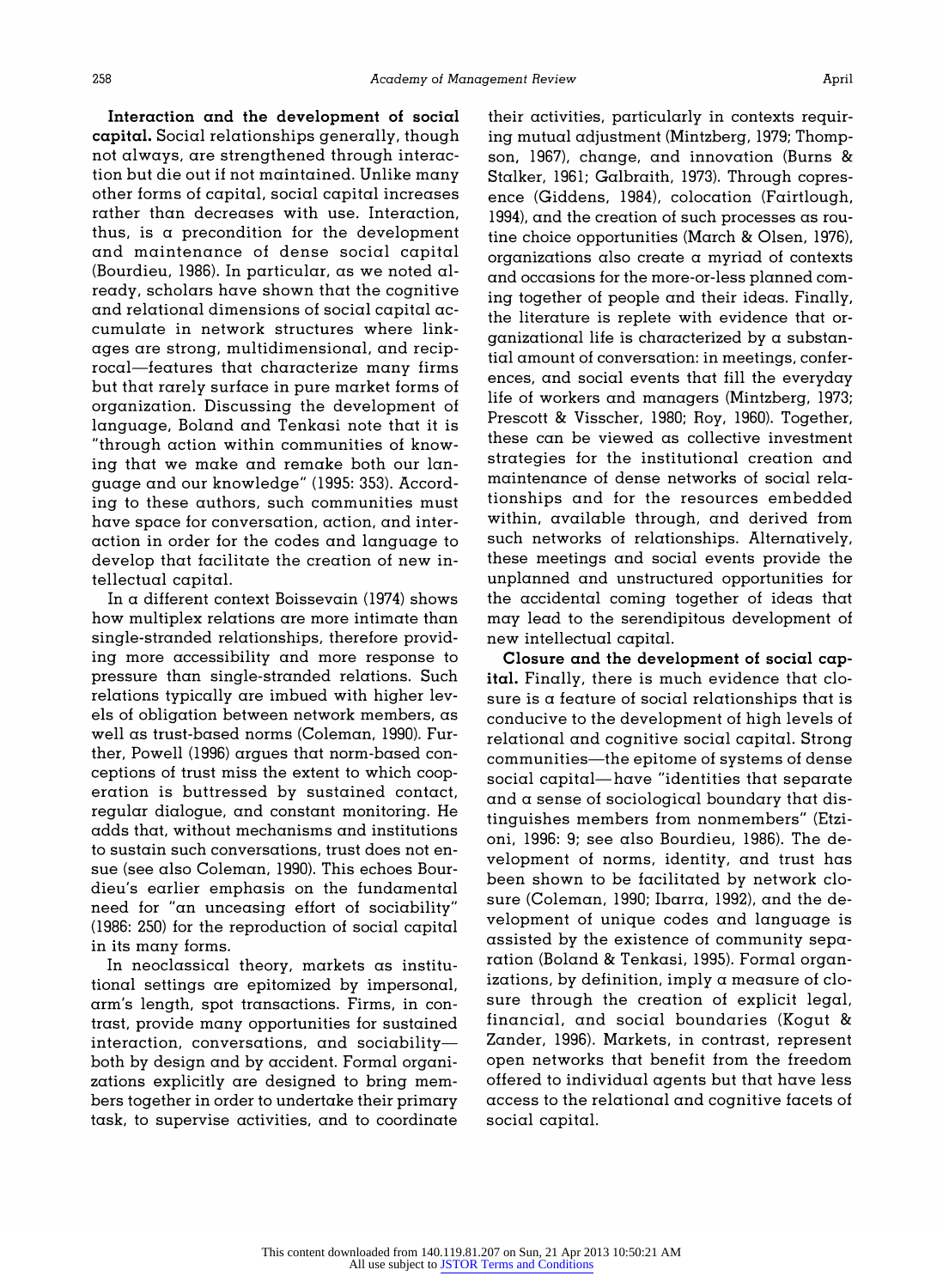# **The Coevolution of Social and Intellectual Capital Underpins Organizational Advantage**

**Our main argument thus far has been that social capital is influential in the development of new intellectual capital and that organizations are institutional settings conducive to the development of social capital. We have noted the significant and growing body of work that indicates organizations have some particular capabilities for creating and sharing knowledge, giving them their distinctive advantage over other institutional arrangements, such as markets. We now pull the strands of our analysis together by proposing that it is the interaction between social and intellectual capital that underpins organizational advantage.** 

**Although our primary aim has been to suggest that social capital influences the development of intellectual capital, we recognize that the pattern of influence may be in the other direction. The view that shared knowledge forms the basis from which social order and interaction flow is a central theme in sociology, exemplified in the work of Berger and Luckman (1966) and Schutz (1970). Within organizational analysis, authors long have suggested that the firm's particular knowledge about how activities are to be coordinated underpins its capability to develop and operate as a social system (Kogut & Zander, 1992, 1996; March & Simon, 1958; Penrose, 1959; Thompson, 1967). We represent the influence of intellectual capital on social capital as a feedback relationship in Figure 1. More important, however, we believe that it is the coevolution of social and intellectual capital that is of particular significance in explaining the source of organizational advantage.** 

**Earlier in the article we noted the dialectical process by which social capital is both created and sustained through exchange and, in turn, enables such exchange to take place. As Berger and Luckman observe,** 

**The relationship between man, the producer, and the social world, his product, is and remains a dialectical one. That is, man (not, of course, in isolation but in his collectivities) and his social world interact with each other. The product acts back upon the producer (1966: 78; see also Bourdieu, 1977).** 

**Giddens, too, examines the self-reproducing quality of social practices, noting that social activities are recursive-that is, "continually**  **recreated by actors via the very means by which they express themselves as actors" (1984: 2). For Giddens this implies a concept of human knowledgeability that underpins all social practice.** 

**The discussion of knowledgeability that ensues suggests the reciprocal quality of the relationship between social and intellectual capital and is consistent with our emphasis on the social embeddedness of both forms of capital. Since both social and intellectual capital develop within and derive their significance from the social activities and social relationships within which they are located, their evolutionary paths are likely to be highly interrelated.** 

**Consideration of the reciprocal relationship between knowledge and its social context permeates the sociology of science (Zuckerman, 1988). Mullins (1973), for example, describes the joint evolution of social interaction, communication networks, and the elaboration of scientific ideas and notes that cognitive development is facilitated by the thickening of communication networks, which then leads to their further elaboration. Research within organizations offers many parallel examples (Burns & Stalker, 1961; Leonard-Barton, 1995; Weick, 1995; Zucker et al., 1996). For instance, in a study of change in health administration, Nahapiet (1988) describes, in detail, how a new accounting calculus both shaped and was, in turn, shaped by the social context in which it was embedded.** 

**Discussing Orr's (1990) influential ethnography of service technicians, Brown and Duguid (1991) provide further insight into this coevolution of knowledge and relationships. Specifically, they describe how technicians achieve two distinct forms of social construction. First, through their work, and "through cultivating connections throughout the corporation" (Brown & Duguid, 1991: 67), technicians engage in the ongoing creation and negotiation of shared understanding-an understanding that represents their view of the world, that is their collective knowledge. The second form of social construction, which, according to Brown and Duguid, is also important but less evident, is the creation of a shared identity. "In telling these stories an individual rep contributes to the construction and development of his or her own identity as a rep and reciprocally to the construction and development of the community of reps in which he or she works" (Brown & Duguid, 1991: 68). In an analysis reminiscent of Weick and Roberts'**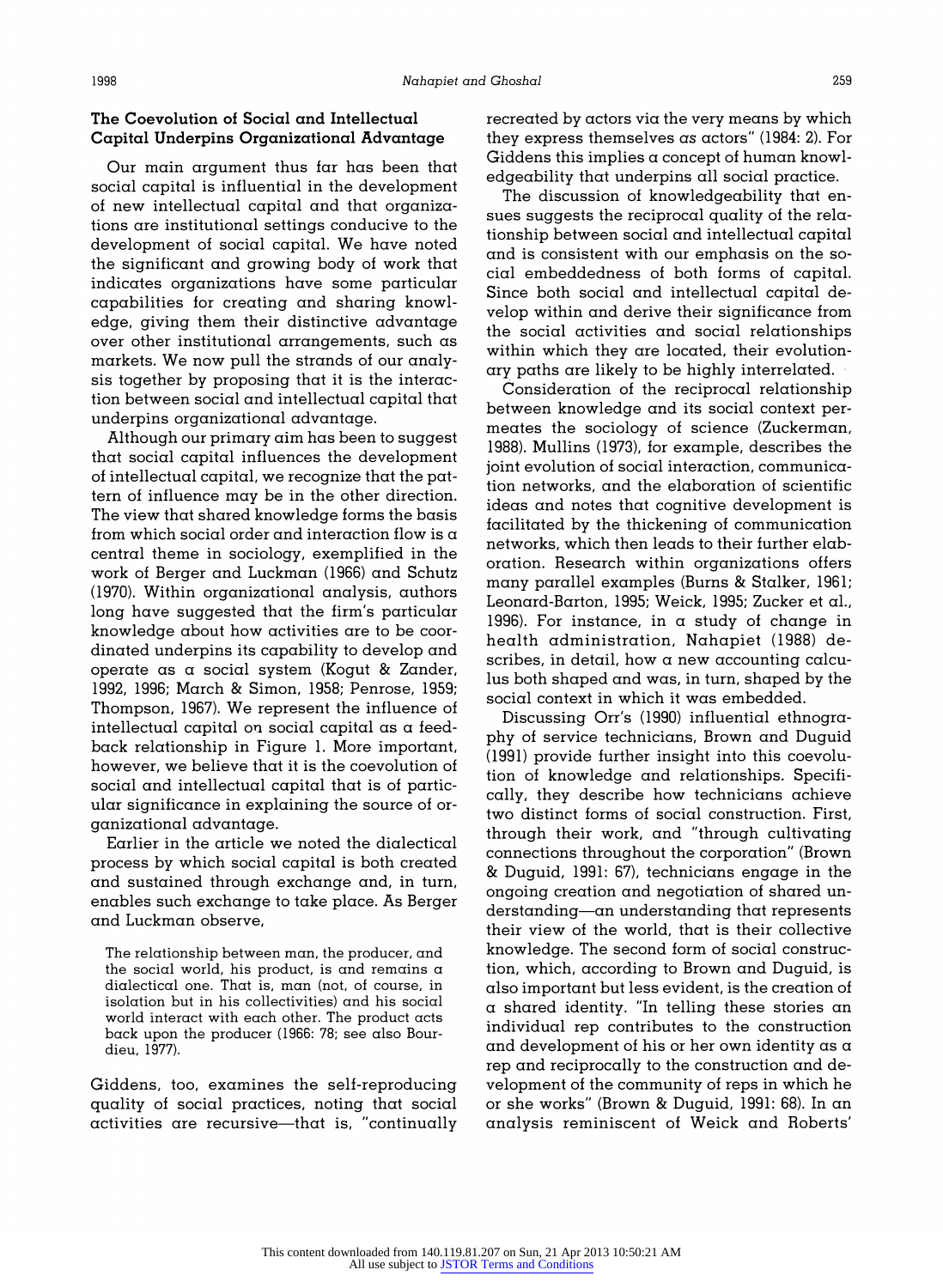**(1993) discussion of collective mind-itself lo**cated in processes of interrelating—these au**thors highlight the mutually dependent and interactive ways in which social and intellectual capital coevolve.** 

**We suggest that this emphasis on the coevolution of the two forms of capital provides a dynamic perspective on the development of organizational advantage. Spender (1996) argues that it is the collective forms of knowledge that are strategically important, and many authors claim that it is these forms of shared tacit knowledge that underpin what we have termed the "organizational advantage." It is these collective forms of knowledge, we believe, that are particularly tightly interconnected with the relational and cognitive forms of social capital with which, we have argued, organizations are relatively well endowed. Organizations, thus, build and retain their advantage through the dynamic and complex interrelationships between social and intellectual capital.** 

#### **DISCUSSION AND IMPLICATIONS**

**The view of organizational advantage we present here is fundamentally a social one. We see the roots of intellectual capital deeply embedded in social relations and in the structure of these relations. Such a view contrasts strongly with the relatively individualistic and acontextual perspectives that characterize more transactional approaches for explaining the existence and contribution of firms. Although we have identified several ways in which facets of social capital may, indeed, reduce transaction costs by economizing on information and coordination costs, we believe that our theoretical propositions go much farther in identifying those factors underpinning dynamic efficiency and growth.** 

**In so doing, we note that our arguments are consistent with resource-based theory in so far as that theory highlights the competitive advantage of firms as based in their unique constellation of resources: physical, human, and organizational (Barney, 1991). Those resources found to be especially valuable are those that are rare, durable, imperfectly imitable, and nontradable (Barney, 1991; Dierickx & Cool, 1989). Among the factors making a resource nonimitable are tacitness (Reed & DeFillippi, 1990), causal ambiguity (Lippman & Rumelt, 1992), time compression**  **diseconomies, and interconnectedness (Dierickx & Cool, 1989), as well as path dependence and social complexity (Barney, 1991; Reed & DeFillippi, 1990). All of these are features integral to the facets of social capital and to its interrelationships with intellectual capital. Thus, we suggest that differences between firms, including differences in performance, may represent differences in their ability to create and exploit social capital. Moreover, at least regarding the development of intellectual capital, those firms developing particular configurations of social capital are likely to be more successful. Evidence for this suggestion is found in studies of knowledge-intensive firms that have been shown to invest heavily in resources, including physical facilities, to encourage the development of strong personal and team relationships, high levels of personal trust, norm-based control, and strong connections across porous boundaries (Alvesson, 1991, 1992; Starbuck, 1992, 1994; Van Maanen & Kunda, 1989). The framework developed here will provide a useful basis for further testing these propositions about firm differences.** 

**In developing our thesis, we have noted several limitations in our approach. First, regarding social capital, our analysis has concentrated primarily, although not exclusively, on how social capital assists the creation of new intellectual capital. However, we recognize that social capital also may have significant negative consequences. For example, certain norms may be antagonistic rather than supportive of cooperation, exchange, and change. Moreover, organizations high in social capital may become ossified through their relatively restricted access to diverse sources of ideas and information. But the general point underpinning our analysis is that institutions facilitate some forms of exchange and combination but limit their scope (Ghoshal & Moran, 1996); thus, effective organization requires a constant balancing of potentially opposing forces (Boland & Tenkasi, 1995; Etzioni, 1996; Leonard-Barton, 1995).** 

**Furthermore, the creation and maintenance of some forms of social capital, particularly the relational and cognitive dimensions, are costly. The development of social capital thus repre**sents a significant investment-conscious or **unconscious-and, like all such investments, requires an understanding of the relative costs and benefits likely to be derived from such in-**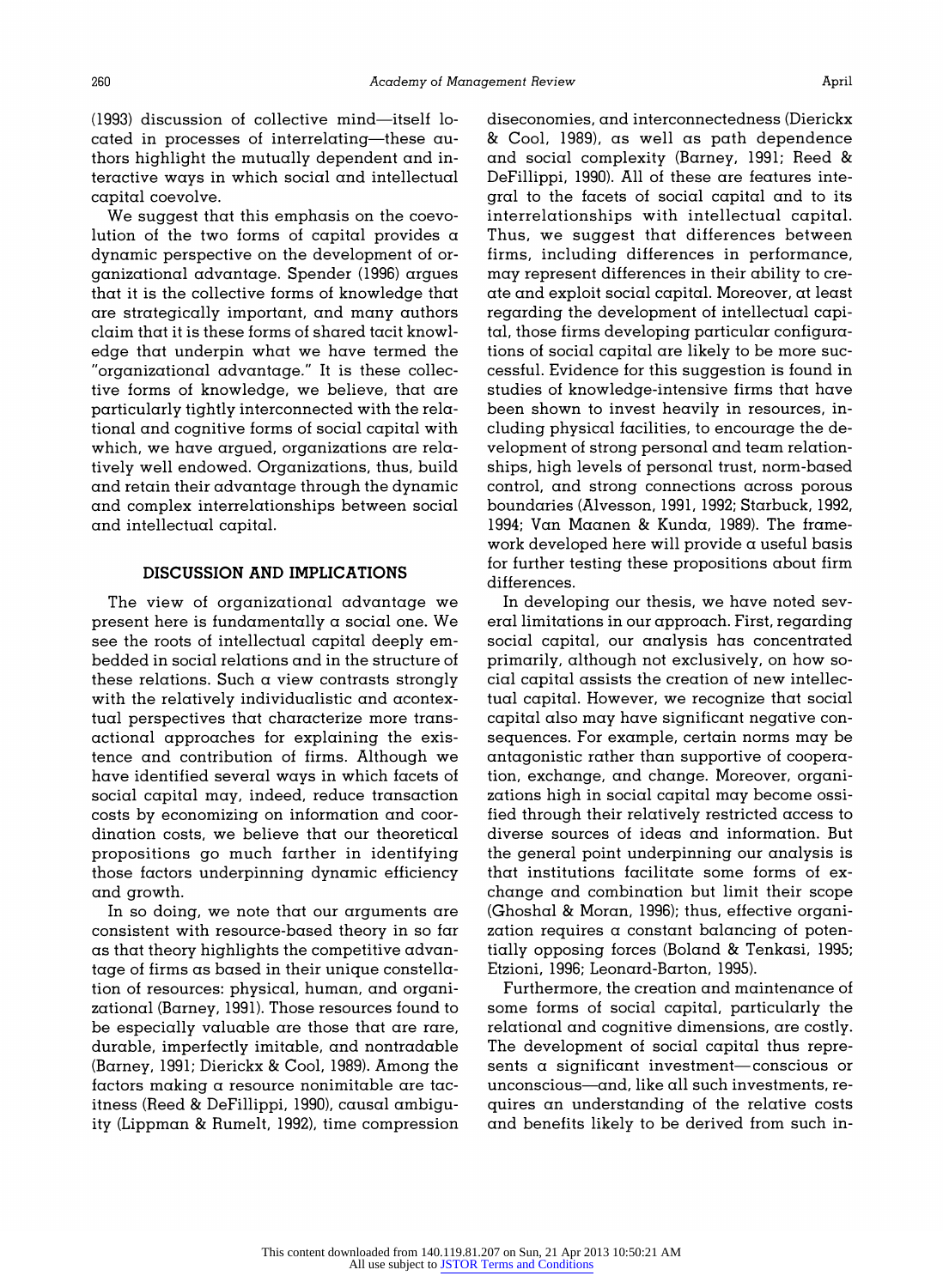**vestment. These are likely to be influenced by the size and complexity of the social structure in which social capital is embedded, since the costs of maintaining linkages usually increase exponentially as a social network increases in size. Although technology may make it possible to stretch the conventional limits of networks of social capital, our arguments about the significance of interdependence, interaction, and closure suggest that there still remain important upper limits. Indeed, adding people to the network may serve to reduce certain forms of social capital, such as personal obligations or high status.** 

**Finally, although we have responded to Putnam's challenge to progress our understanding of the various dimensions and facets of social capital, in our analysis we largely have considered these dimensions separately. Of great interest is the interrelationships among the three dimensions and, indeed, among the various facets within each dimension. We regard this as an important focus for future research.** 

**Second, regarding intellectual capital, we have concentrated on just one aspect: its creation, rather than its diffusion and exploitation. A fuller understanding of knowledge as the source of organizational advantage will require an examination of the ways in which social capital may influence these important and complementary processes. We believe that the framework we develop here provides a sound basis for such examination. Also, we have focused very much on the types and processes of intel**lectual capital rather than its content-that is, **the know-how rather than the know-what. Clearly, the specific knowledge content, including its quality, are important factors to be considered when attempting to gain an understanding of the effective creation of intellectual capital.** 

**Third, our exploration of organizational advantage began with the proposition that knowledge and knowledge processes are major foundations of such advantage. However, our discussion of the coevolution of social and intellectual capital potentially enriches this understanding of organizational advantage in important ways. For instance, our analysis elucidates resource creation within networks, concentrating particularly on the interrelated development of social and intellectual capital as key resources. As such, it is suggestive of the pro-**

**cesses whereby organizational networks create value and that, perhaps, underpin their advantage. More generally, we believe that a detailed understanding of social capital itself may be an important element in extending our understanding of the significant, but as yet inadequately understood, concept of organizational advantage. However, we could not explore such issues in this article, and we recognize that much work still needs to be done to elaborate both the concept of organizational advantage and the significance of social capital therein.** 

**Fourth and finally, we have developed our thesis about the relationships between social and intellectual capital in the context of exploring and explaining the source of organizational advantage-that is, we have made the argument regarding these interrelationships within one type of boundary: the firm. It is our view that structures of social capital fundamentally are relatively bounded, and these boundaries typically come from some external physical or social basis for grouping, such as a geographic community (Jacobs, 1965; Putnam, 1993), the family (Coleman, 1988; Loury, 1977), religion (Coleman, 1990), or class (Bourdieu, 1977). As we noted earlier, social capital is typically a byproduct of other activities; thus, its development requires a "focus": an entity around which joint activities are organized (Nohria, 1992) and which forms the basis for a level of network closure.** 

**However, our analysis of the conditions conducive to the development of social capital suggests that wherever institutions operate in contexts characterized by enduring relationshipswith relatively high levels of interdependence, interaction, and closure-we would expect to see these institutions emerge with relatively dense configurations of social capital. We have argued that these conditions typically occur more within organizations than in neoclassical markets, but they may also be found in particular forms of interorganizational relationship (Baker, 1990; Hakansson & Snehota, 1995; Larson, 1992; Powell, 1996; Ring & Van de Ven, 1992, 1994). Therefore, we see the potential to extend our fundamental analysis to other institutional settings, including those existing between organizations.** 

**Bourdieu (1993) argues that, by making the concept of social capital explicit, it is possible to focus rigorously on the intuitively important concept of "connections" and to establish the**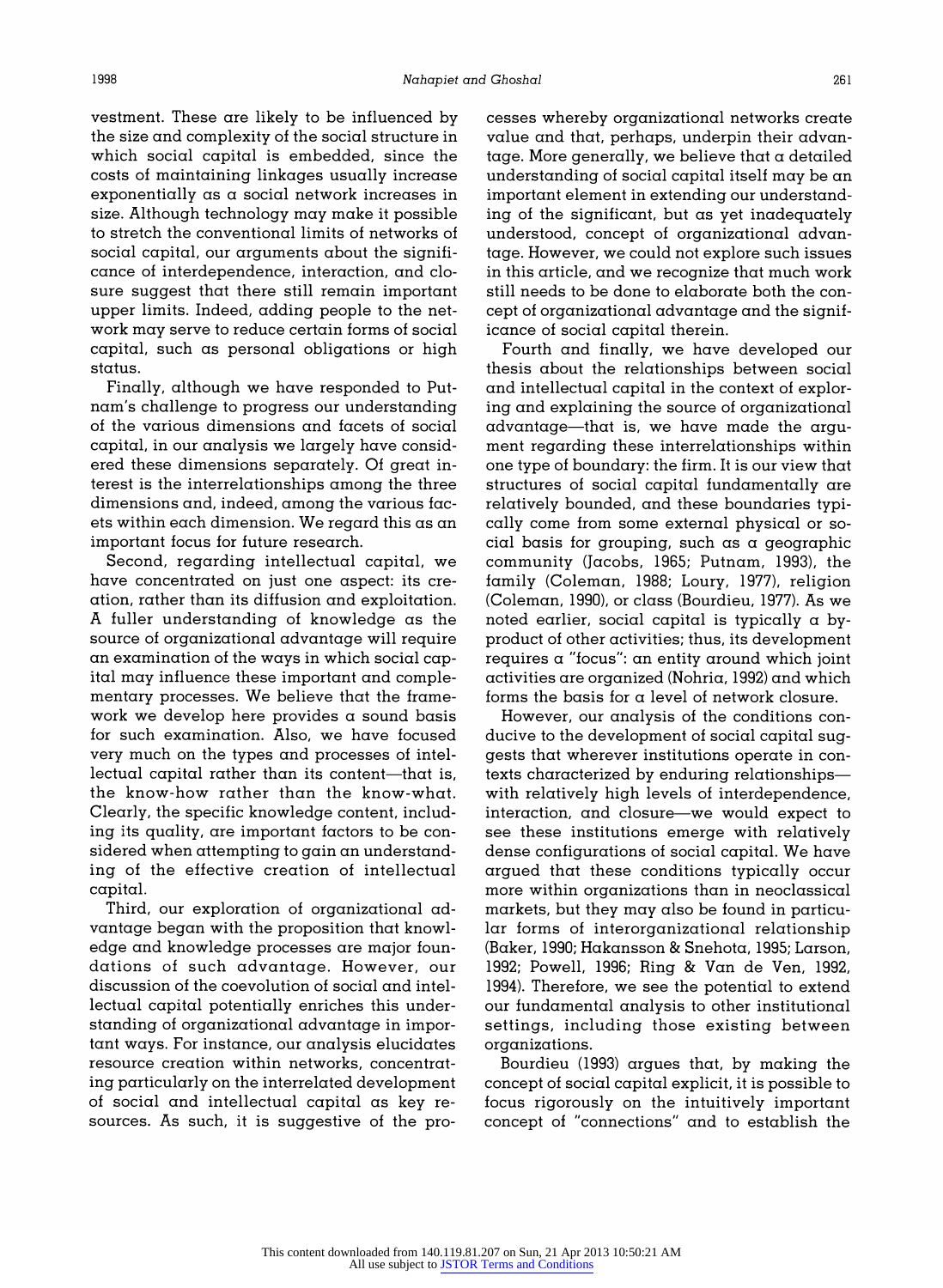**basis for research designed to identify the processes for social capital's creation, accumulation, dissipation, and consequence. The concept also provides a theoretical justification for the study of many social practices, such as the "social round," popularly recognized as important but frequently ignored in formal research. In particular, for Bourdieu, systematic analysis of the volume and structure of social capital enables examination of the relationships between social and other forms of capital.** 

**In identifying the interrelationship between social and intellectual capital, we have made a similar argument. That is, by defining the concepts and developing clear propositions about their interrelationships, we have established an agenda for future research that both complements and extends existing knowledge-based theories of the firm. Moreover, we suggest that the model outlined here also provides the foundation of a viable framework to guide the invest**ments—individual or collective—of practition**ers seeking to build or extend their network of connections and, therefore, their stocks of social capital. As Bourdieu observes, "[T]he existence of connections is not a natural given, or even a social given ... it is the product of an endless effort at institution" (1986: 249).** 

#### **REFERENCES**

- **Alvesson, M. 1991. Corporate culture and corporatism at the company level: A case study. Economic and Industrial Democracy, 12: 347-367.**
- **Alvesson, M. 1992. Leadership as a social integrative action. A study of a computer consultancy company. Organization Studies, 13: 185-209.**
- **Anderson, J. R. 1981. Cognitive skills and their acquisition. Hillsdale, NJ: Lawrence Erlbaum Associates.**
- **Argyris, C., & Schon, D. 1978. Organizational learning: A theory of action perspective. Reading, MA: Addison Wesley.**
- **Arrow, K. 1974. The limits of organization. New York: Norton.**
- **Ashforth, B. E., & Mael, F. A. 1995. Organizational identity and strategy as a context for the individual. Paper presented at the Conference on the Embeddedness of Strategy, University of Michigan, Ann Arbor.**
- **Axelrod, R. 1984. The evolution of co-operation. New York: Basic Books.**
- **Baker, W. 1990. Market networks and corporate behavior. American Journal of Sociology, 96: 589-625.**
- **Barnard, C. I. 1938. The functions of the executive. Cambridge, MA: Harvard University Press.**
- **Barney, J. 1991. Firm resources and sustained competitive advantage. Journal of Management, 17: 99-120.**
- **Bateson, G. 1972. Steps to an ecology of mind. New York: Ballantine Books.**
- **Berger, P. L., & Luckman, T. 1966. The social construction of reality. London: Penguin Press.**
- **Boisot, M. 1995. Information space: A framework for learning in organizations, institutions and culture. London: Routledge.**
- **Boissevain, J. 1974. Friends of friends. Oxford: Basil Blackwell.**
- **Boland, R. J., & Tenkasi, R. V. 1995. Perspective making and perspective taking in communities of knowing. Organization Science, 6: 350-372.**
- **Bourdieu, P. 1977. Outline of a theory of practice. Cambridge, England: Cambridge University Press.**
- **Bourdieu, P. 1986. The forms of capital. In J. G. Richardson (Ed.), Handbook of theory and research for the sociology of education: 241-258. New York: Greenwood.**
- **Bourdieu, P. 1993. Sociology in question. London: Sage.**
- **Brown, J. S., & Duguid, P. 1991. Organizational learning and communities-of-practice: Toward a unified view of working, learning and innovation. Organization Science, 2: 40-57.**
- **Burns, T., & Stalker, G. 1961. The management of innovation. London: Tavistock.**
- **Bruner, J. S. 1990. Acts of meaning. Cambridge, MA: Harvard University Press.**
- **Burt, R. S. 1992. Structural holes: The social structure of competition. Cambridge, MA: Harvard University Press.**
- **Campbell, D. T. 1969. Ethnocentricism of disciplines and the fish-scale model of omniscience. In M. Sherif & C. Sherif (Eds.), Interdisciplinary relationships in the social sciences: 328-348. Chicago: Aldine.**
- **Cheal, D. 1988. The gift economy. London: Routledge.**
- **Child, J., & Rodrigues, S. 1996. The role of social identity in the international transfer of knowledge through joint ventures. In S. R. Clegg & G. Palmer (Eds.), The politics of management knowledge: 46-68. London: Sage.**
- **Cicourel, A. V. 1973. Cognitive sociology. Harmondsworth, England: Penguin Books.**
- **Clark, B. R. 1972. The occupational saga in higher education. Administrative Science Quarterly, 17: 178-184.**
- **Cohen, W. M., & Levinthal, D. A. 1990. Absorptive capacity: A new perspective on learning and innovation. Administrative Science Quarterly, 35: 128-152.**
- **Coleman, J. S. 1988. Social capital in the creation of human capital. American Journal of Sociology, 94: S95-S120.**
- **Coleman, J. S. 1990. Foundations of social theory. Cambridge, MA: Belknap Press of Harvard University Press.**
- **Coleman, J. S. 1993. Properties of rational organizations. In S. M. Lindenberg & H. Schreuder (Eds.), Interdisciplinary perspectives on organization studies: 79-90. Oxford, England: Pergamon Press.**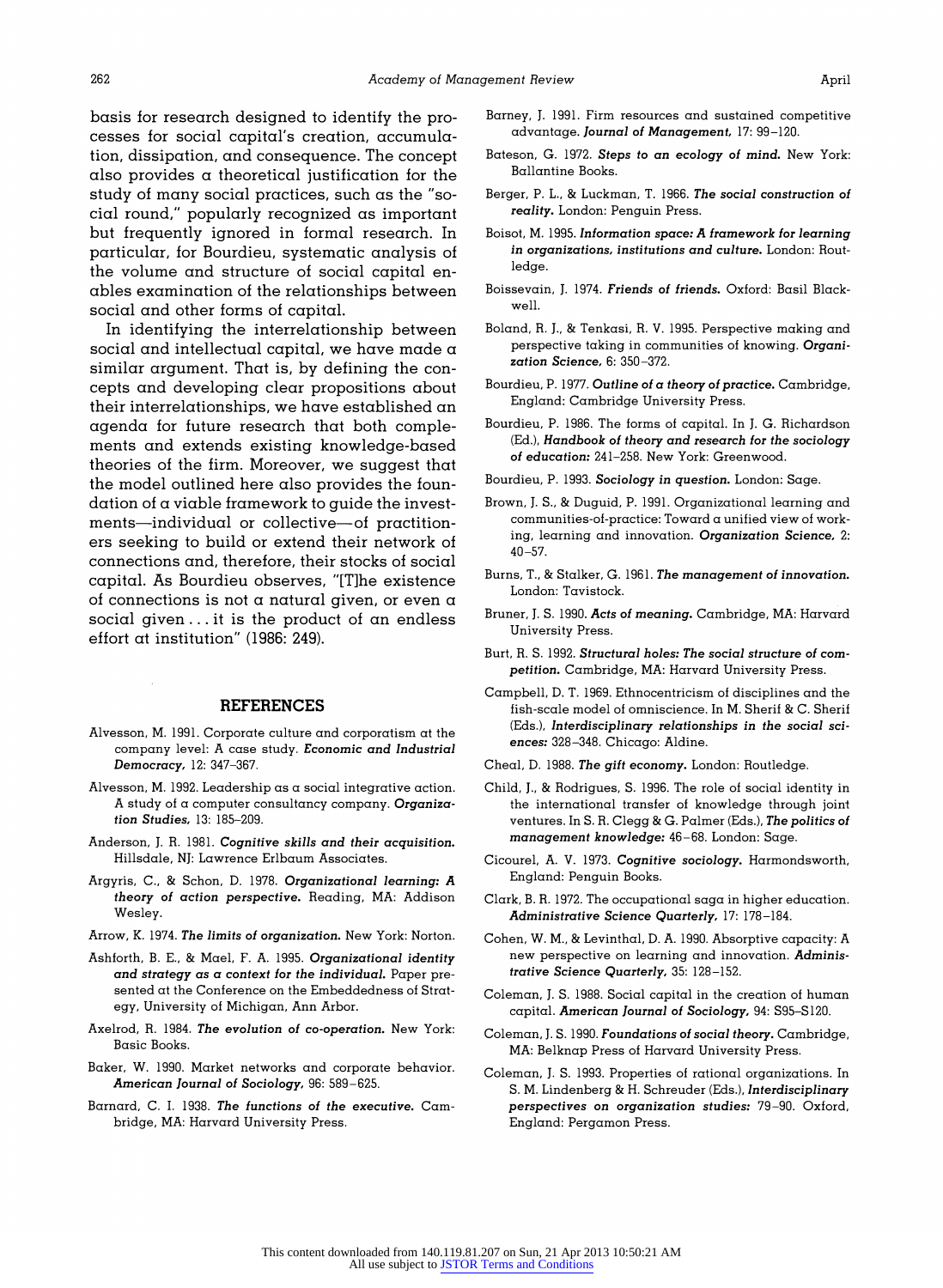- **Conner, K. R., & Prahalad, C. K. 1996. A resource-based theory of the firm: Knowledge versus opportunism. Organization Science, 7: 477-501.**
- **Cooke, S. D. N., & Yanow, D. 1993. Culture and organizational learning. Journal of Management Inquiry, 2: 373-390.**
- **Crane, D. 1972. Invisible colleges: Diffusion of knowledge in scientific communities. Chicago: University of Chicago Press.**
- **D'Aveni, R. A., & Kesner, I. 1993. Top managerial prestige, power and tender offer response: A study of elite social networks and target firm cooperation during takeovers. Organization Science, 4: 123-151.**
- **Dierickx, I., & Cool, K. 1989. Asset stock accumulation and sustainability of competitive advantage. Management Science, 35: 1504-1511.**
- **Dougherty, D. 1996. Interpretive barriers to successful product innovation in large firms. In J. R. Meindl, C. Stubbart, & J. F. Porac (Eds.), Cognition within and between organizations: 307-340. Thousand Oaks, CA: Sage.**
- **Durkheim, E. 1951. (First published in 1897.) Suicide: A study in sociology. New York: Free Press.**
- **Etzioni, A. 1996. The responsive community: A communitarian perspective. American Sociological Review, 61: 1-11.**
- **Fairtlough, G. 1994. Creative compartments: A design for future organization. London: Adamantine Press.**
- **Follet, M. P. 1949. Coordination. In L. Urwick (Ed.), Freedom and co-ordination: Lectures in business organization: 61- 76. London: Management Publications Trust.**
- **Fukuyama, F. 1995. Trust: Social virtues and the creation of prosperity. London: Hamish Hamilton.**
- **Galbraith, J. 1973. Designing complex organizations. Reading, MA: Addison-Wesley.**
- **Gambetta, D. (Ed.). 1988. Trust: Making and breaking cooperative relations. Oxford, England: Basil Blackwell.**
- **Ghoshal, S., & Moran, P. 1996. Bad for practice: A critique of the transaction cost theory. Academy of Management Review, 21: 13-47.**
- **Giddens, A. 1984. The constitution of society: Outline of a theory of structuration. Cambridge, England: Polity Press.**
- **Giddens, A. 1990. The consequences of modernity. Cambridge, England: Polity Press.**
- **Giddens, A., & Turner, J. (Eds.). 1987. Social theory today. Cambridge, England: Polity Press.**
- **Gowler, D., & Legge, K. 1982. The integration of disciplinary perspectives and levels of analysis in problem-oriented research. In N. Nicholson & T. Wall (Eds.), The theory and practice of organizational psychology: 69-101. London: Academic Press.**
- **Granovetter, M. S. 1973. The strength of weak ties. American Journal of Sociology, 78: 1360-1380.**
- **Granovetter, M. S. 1985. Economic action and social structure: The problem of embeddedness. American Journal of Sociology, 91: 481-510.**
- **Granovetter, M. S. 1992. Problems of explanation in economic sociology. In N. Nohria & R. Eccles (Eds.), Networks and organizations: Structure, form and action: 25-56. Boston: Harvard Business School Press.**
- **Grant, R. M. 1996. Knowledge, strategy and the theory of the firm. Strategic Management Journal, 17(S2): 109-122.**
- **Hakansson, H., & Snehota, I. 1995. Developing relationships in business networks. London: Routledge.**
- **Hamel, G. 1991. Competition for competence in inter-partner learning within international strategic alliances. Strategic Management Journal, 12: 83-103.**
- **Hansen, M. 1996. Using the wisdom of others: Searching for and transferring knowledge. Presentation at the London Business School.**
- **Hedberg, B. 1981. How organizations learn and unlearn. In P. C. Nystrom & W. H. Starbuck (Eds.), Handbook of organizational design, vol. 1: 3-27. Oxford, England: Oxford University Press.**
- **Ibarra, H. 1992. Structural alignments, individual strategies, and managerial action: Elements toward a network theory of getting things done. In N. Nohria & R. G. Eccles (Eds.), Networks and organizations: Structure, form and action: 165-188. Boston: Harvard Business School Press.**
- **Jacobs, J. 1965. The death and life of great American cities. London: Penguin Books.**
- **James, W. 1950. The principles of psychology, vols. I and II. New York: Dover Publications.**
- **Janis, I. L. 1982. Groupthink: Psychological studies of policy decisions and fiascos. Boston: Houghton Mifflin.**
- **Knez, M., & Camerer, C. 1994. Creating expectational assets in the laboratory: Coordination in "weakest link" games. Strategic Management Journal, 15: 101-119.**
- **Kogut, B., & Zander, U. 1992. Knowledge of the firm, combinative capabilities and the replication of technology. Organization Science, 3: 383-397.**
- **Kogut, B., & Zander, U. 1993. Knowledge of the firm and the evolutionary theory of the multinational corporation. Journal of International Business Studies, 24: 625-645.**
- **Kogut, B., & Zander, U. 1995. Knowledge, market failure and the multinational enterprise: A reply. Journal of International Business Studies, 26: 417-426.**
- **Kogut, B., & Zander, U. 1996. What do firms do? Coordination, identity and learning. Organization Science, 7: 502-518.**
- **Krackhardt, D. 1989. Graph theoretical dimensions of informal organization. Paper presented at the annual meeting of the Academy of Management, Washington, DC.**
- **Krackhardt, D. 1992. The strength of strong ties. In N. Nohria & R. G. Eccles (Eds.), Networks and organizations: Structure, form and action: 216-239. Boston: Harvard Business School Press.**
- **Kramer, R. M., Brewer, M. B., & Hanna, B. A. 1996. Collective trust and collective action: The decision to trust as a social decision. In R. M. Kramer & T. R. Tyler (Eds.), Trust in organizations. Frontiers of theory and research: 357- 389. Thousand Oaks, CA: Sage.**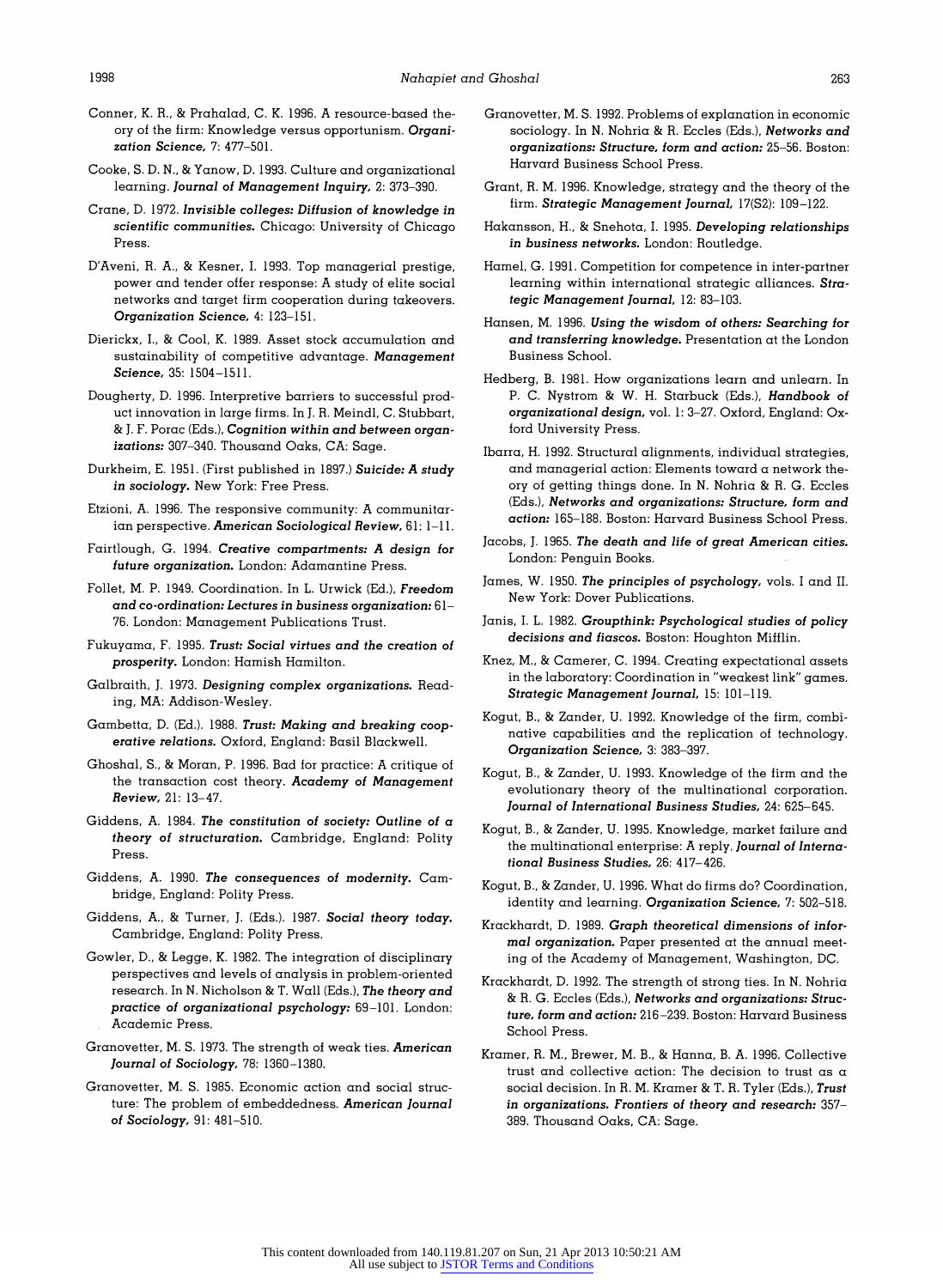- **Kramer, R. M., & Goldman, L. 1995. Helping the group or helping yourself? Social motives and group identity in resource dilemmas. In D. A. Schroeder (Ed.), Social dilemmas: 49-68. New York: Praeger.**
- **Kuhn, T. S. 1970. The structure of scientific revolutions (2nd ed.). Chicago: University of Chicago Press.**
- **Larson, A. 1992. Network dyads in entrepreneurial settings: A study of the governance of exchange relations. Administrative Science Quarterly, 37: 76-104.**
- **Lawler, E. J., & Yoon, J. 1996. Commitment in exchange relations: Test of a theory of relational cohesion. American Sociological Review, 61: 89-108.**
- **Lawrence, P. R., & Lorsch, J. W. 1967. Organization and environment: Managing differentiation and integration. Boston: Division of Research, Graduate School of Business Administration, Harvard University.**
- **Leonard-Barton, D. 1995. Wellsprings of knowledge: Building and sustaining the sources of innovation. Boston: Harvard Business School Press.**
- **Lewicki, R. J., & Bunker, B. B. 1996. Developing and maintaining trust in work relationships. In R. M. Kramer & T. M. Tyler (Eds.), Trust in organizations: Frontiers of theory and research: 114-139. Thousand Oaks, CA: Sage.**
- **Lindenberg, S. 1996. Constitutionalism versus relationalism: Two views of rational choice sociology. In J. Clark (Ed.), James S. Coleman: 229-311. London: Falmer Press.**
- **Lippman, S. A., & Rumelt, R. P. 1982. Uncertain imitability: An analysis of interfirm differences in efficiency under competition. Bell Journal of Economics, 13: 418-438.**
- **Loasby, B. 1991. Equilibrium and evolution: An exploration of connecting principles in economics. Manchester, England: Manchester University Press.**
- **Loury, G. C. 1977. A dynamic theory of racial income differences. In P. A. Wallace & A. M. LaMonde (Eds.), Women, minorities and employment discrimination: 153-186. Lexington, MA: Lexington Books.**
- **Loury, G. 1987. Why should we care about group inequality? Social Philosophy & Policy, 5: 249-271.**
- **Luhmann, N. 1979. Trust and power. Chichester, England: Wiley.**
- **March, J. G., & Olsen, J. P. 1976. Ambiguity and choice in organizations. Bergen: Universitetsforlaget.**
- **March, J. G., & Simon, H. A. 1958. Organizations. New York: Wiley.**
- **Marshall, A. 1965. Principles of economics. London: Macmillan.**
- **Masten, S. E., Meehan, J. W., & Snyder, E. A. 1991. The costs of organization. Journal of Law Economics and Organization, 7: 1-25.** 
	- **Mauss, M. 1954. The gift. New York: Free Press.**
	- **Merton, R. K. 1968. (First published in 1948.) Social theory and social structure. New York: Free Press.**
	- **Mintzberg, H. 1973. The nature of managerial work. New York: Harper & Row.**
- **Mintzberg, H. 1979. The structuring of organizations. Englewood-Cliffs, NJ: Prentice-Hall.**
- **Mishira, A. K. 1996. Organizational responses to crisis. The centrality of trust. In R. M. Kramer & T. M. Tyler (Eds.), Trust in organizations: 261-287. Thousand Oaks, CA: Sage.**
- **Misztal, B. 1996. Trust in modern societies. Cambridge, England: Polity Press.**
- **Monteverde, K. 1995. Applying resource-based strategic analysis: Making the model more accessible to practitioners. Working Paper No. 95-1, Department of Management and Information Systems, St. Joseph's University, Philadelphia.**
- **Moran, P., & Ghoshal, S. 1996. Value creation by firms. In J. B. Keys & L. N. Dosier (Eds.), Academy of Management Best Paper Proceedings: 41-45.**
- **Mullins, N. 1973. Theories and theory groups in contemporary American sociology. New York: Harper & Row.**
- **Nahapiet, J. E. 1988. The rhetoric and reality of an accounting change: A study of resource allocation in the NHS. Accounting, Organizations and Society, 13: 333-358.**
- **Nahapiet, J. E. 1996. Managing relationships with global clients: Value creation through cross-border networks. Paper presented at the 16th Annual Conference of the Strategic Management Society, Phoenix, AZ.**
- **Nelson, R. R., & Winter, S. G. 1982. An evolutionary theory of economic change. Boston: Belknap Press of Harvard University Press.**
- **Nisbet, R. A. 1969. Social change and history: Aspects of the western theory of development. London: Oxford University Press.**
- **Nohria, N. 1992. Information and search in the creation of new business ventures. In N. Nohria & R. G. Eccles (Eds.), Networks and organizations: Structure, form and action: 240-261. Boston: Harvard Business School Press.**
- **Nohria, N., & Eccles, R. G. 1992. Face-to-face: Making network organizations work. In N. Nohria and R. G. Eccles (Eds.), Networks and organizations: Structure, form and action. Boston: 288-308. Harvard Business School Press.**
- **Nonaka, I., & Takeuchi, H. 1995. The knowledge creating company. New York: Oxford University Press.**
- **North, D. C. 1990. Institutions, institutional change and economic performance. Cambridge, England: Cambridge University Press.**
- **Orr, J. 1990. Sharing knowledge, celebrating identity: Community memory in a service culture. In D. Middleton & D. Edwards (Eds.), Collective remembering: 169-189. London: Sage.**
- **Ouchi, W. G. 1981. Theory Z: How American business can meet the Japanese challenge. Reading, MA: Addison-Wesley.**
- **Pascale, R. 1990. Managing on the edge: How the smartest companies use conflict to stay ahead. New York: Simon and Schuster.**
- **Penrose, E. 1959. The theory of the growth of the firm. Oxford, England: Basil Blackwell.**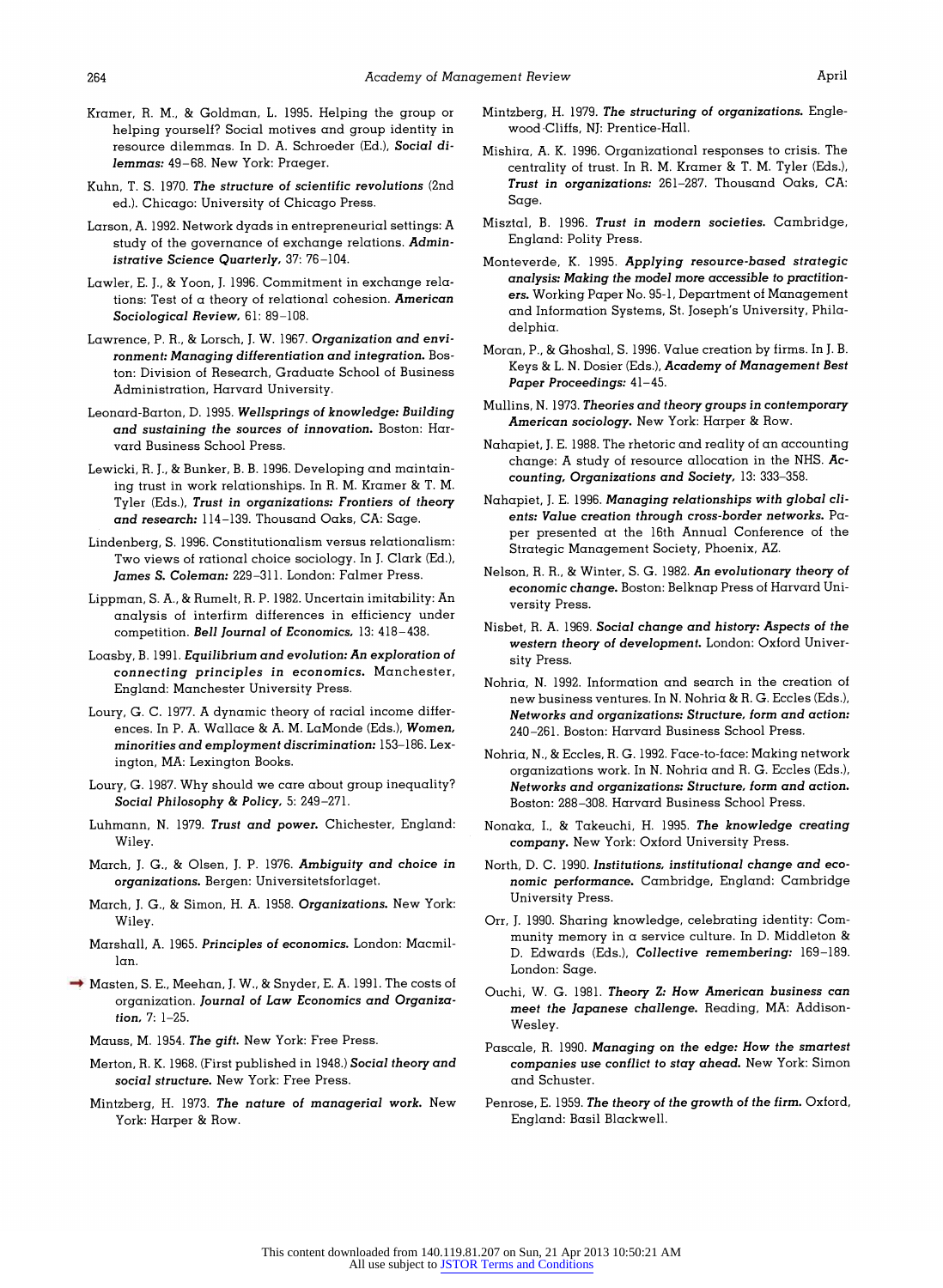- **Perrow, C. 1984. Normal accidents. New York: Basic Books.**
- **Pettigrew, A. M. 1973. The politics of organizational decision making. London: Tavistock.**
- **Pitelis, C. 1993. Transaction costs, markets and hierarchies: The issues. In C. Pitelis (Ed.), Transaction costs, markets and hierarchies: 7-19. Oxford, England: Basil Blackwell.**
- Polanyi, M. 1962. (First published in 1958.) Personal knowl**edge: Towards a post-critical philosophy. London: Routledge and Kegan Paul.**
- **Polanyi, M. 1967. (First published in 1966.) The tacit dimension. London: Routledge and Kegan Paul.**
- **Pondy, L. R., & Mitroff, I. I. 1979. Beyond open systems models of organizations. In B M. Staw (Ed.), Research in Organization Behavior, vol. 1: 3-39. Greenwich, CT: JAI Press.**
- **Powell, W. W. 1996. Trust based form of governance. In R. M. Kramer & T. R. Tyler (Eds.), Trust in organizations: Frontiers of theory and research: 51-67. Thousand Oaks, CA: Sage.**
- **Prahalad, C. K., & Hamel, G. 1990. The core competence of the organization. Harvard Business Review, 68: 79-91.**
- **Prescott, E. C., & Visscher, M. 1980. Organization capital. Journal of Political Economy, 88: 446-461.**
- **Putnam, R. D. 1993. The prosperous community: Social capital and public life. American Prospect, 13: 35-42.**
- **Putnam, R. D. 1995. Bowling alone: America's declining social capital. Journal of Democracy, 6: 65-78.**
- **Quinn, J. B. 1992. Intelligent enterprise. New York: Free Press.**
- **Quinn, J. B., Anderson, P., & Finkelstein, S. 1996. Leveraging intellect. Academy of Management Executive, 10: 7-27.** 
	- **Reed, R., & DeFillippi, R. J. 1990. Causal ambiguity, barriers to imitation and sustainable competitive advantage. Academy of Management Review, 15: 88-102.**
	- **Ring, P. S., & Van de Ven, A. H. 1992. Structuring cooperative relationships between organizations. Strategic Management Journal, 13: 483-498.**
	- **Ring, P. S., & Van de Ven, A. H. 1994. Developmental processes of cooperative interorganizational relationships. Academy of Management Review, 19: 90-118.**
	- **Roy, D. F. 1960. Banana time: Job satisfaction and informal interaction. Human Organization, 18: 156-168.**
	- **Ryle, G. 1949. The concept of mind. London: Hutchinson.**
	- **Sako, M. 1992. Prices, quality and trust: Inter-firm relations in Britain and Japan. New York: Cambridge University Press.**
	- **Schumpeter, J. A. 1934. (Reprinted in 1962.) The theory of economic development: An inquiry into profits, capital, credit, interest and the business cycle. Cambridge, MA: Harvard University Press.**
	- **Schutz, A. 1970. On phenomenology and social relations. Chicago: University of Chicago Press.**
	- **Scott, J. 1991. Social network analysis: A handbook. London: Sage.**
	- **Simon, H. A. 1991a. Bounded rationality and organizational learning. Organization Science, 2: 125-134.**
- **Simon, H. A. 1991b. Organizations and markets. Journal of Economic Perspectives, 5(2): 25-44.**
- **Simon, L., & Davies, G. 1996. A contextual approach to management learning. Organization Studies, 17: 269-289.**
- **Slocum, K. R. 1994. Foreward. In G. von Krogh & J. Roos (Eds.), Organizational epistemology: ix. Basingstoke, England: Macmillan.**
- **Smith, A. 1986. (First published in 1776.) The wealth of nations, books I-III. London: Penguin Books.**
- **Spender, J-C. 1994. Knowing, managing and learning: A dynamic managerial epistemology. Management Learning, 25: 387-412.**
- Spender, J-C. 1996. Making knowledge the basis of a dy**namic theory of the firm. Strategic Management Journal, 17(S2): 45-62.**
- **Starbuck, W. H. 1992. Learning by knowledge intensive firms. Journal of Management Studies, 29: 713-740.**
- **Starbuck, W. H. 1994. Keeping a butterfly and elephant in a house of cards: The elements of exceptional success. Journal of Management Studies, 30: 885-922.**
- **Szulanski, G. 1996. Exploring internal stickiness: Impediments to the transfer of best practice within the firm. Strategic Management Journal, 17(S2): 27-44.**
- **Tajfel, H. (Ed.). 1982. Social relations and intergroup relations. Cambridge, MA: Cambridge University Press.**
- **Teece, D. J. 1988. Technological change and the nature of the firm. In G. Dosi, C. Freeman, R. Nelson, G. Silverberg, & L. Soete (Eds.), Technical change and economic theory: 256-281. New York: Pinter.**
- **Thompson, J. D. 1967. Organizations in action. New York: McGraw-Hill.**
- **Tichy, N. M., Tushman, M. L., & Fombrun, C. 1979. Social network analysis for organizations. Academy of Management Review, 4: 507-519.**
- **Turner, B. A. 1976. The organizational and interorganizational development of disasters. Administrative Science Quarterly, 21: 378-397.**
- **Tyler, T. R., & Kramer, R. M. 1996. Whither trust? In R. M. Kramer & T. R. Tyler (Eds.), Trust in organizations: Frontiers of theory and research: 1-15. Thousand Oaks, CA: Sage.**
- **Van Maanen, J., & Kunda, G. 1989. Real feelings: Emotional expression and organizational culture. Research in organizational behavior, vol. 11: 43-103. Greenwich, CT: JAI Press.**
- **Walsh, J. P. 1995. Managerial and organizational cognition: Notes from a trip down memory lane. Organization Science, 6: 280-321.**
- **Wasserman, S., & Faust, K. 1994. Social network analysis: Methods and applications. Cambridge, England: Cambridge University Press.**
- **Weick, K. E. 1995. Sensemaking in organizations. London: Sage.**
- **Weick, K. E., & Roberts, K. H. 1993. Collective mind in organizations: Heedful interrelating on flight decks. Administrative Science Quarterly, 38: 357-381.**